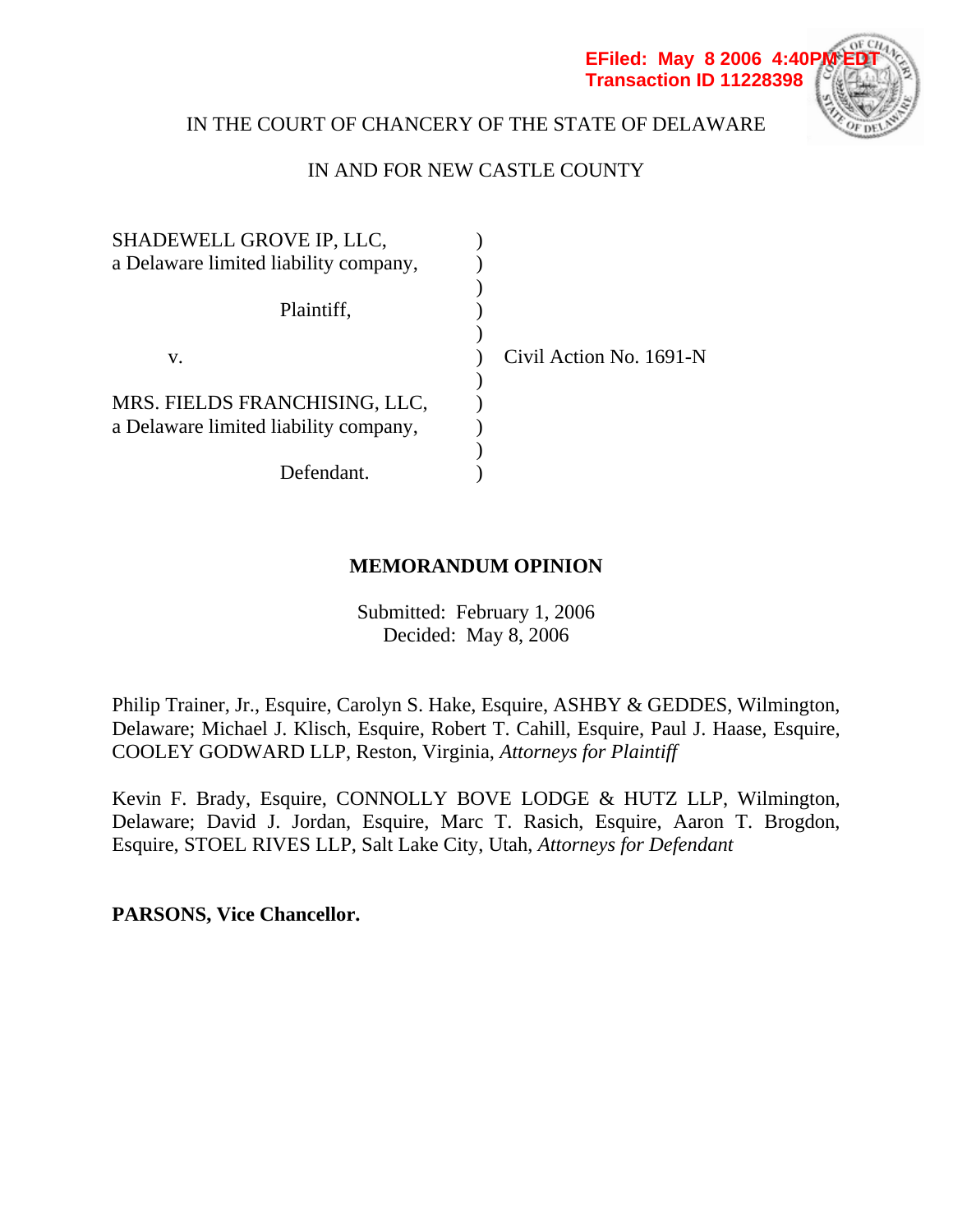Shadewell Grove IP, LLC ("Shadewell") brought this action against Mrs. Fields Franchising, LLC ("Mrs. Fields") seeking declaratory judgment, specific performance, and damages resulting from Mrs. Fields's alleged breaches of three licensing agreements and the covenants of good faith and fair dealing implied therein.<sup>1</sup> This opinion reflects the Court's post-trial findings of fact and conclusions of law.

For the reasons stated, the Court finds that the parties did not orally modify the license agreements as Shadewell averred, Mrs. Fields did not waive its right to strict compliance and Shadewell's payments should be applied ratably over the three agreements. Therefore, Mrs. Fields terminations of two of the three license agreements remains in effect.

#### **I. BACKGROUND**

#### **A. Parties**

Shadewell is a Delaware limited liability company with its principal place of business in Tulsa, Oklahoma.<sup>2</sup> A licensee of Mrs. Fields, Shadewell is primarily in the business of marketing and selling Mrs. Fields food products in a variety of outlets, including supermarkets.<sup>3</sup> Shadewell acquired the licenses in dispute in March 2004 from a prior licensee.

 $\overline{a}$ 

<sup>1</sup> On November 5, 2005, the Court bifurcated the trial, with the damages portion of Shadewell's claims to be tried, if necessary, at a later date.

<sup>2</sup> Pretrial Order ¶ II.1.

<sup>&</sup>lt;sup>3</sup> *Id.* at ¶ II.4–7; Tr. at 285 (Bruer). Citations in this form are to the trial transcript ("Tr.") and indicate the page and, where it is not clear from the text, the witness testifying.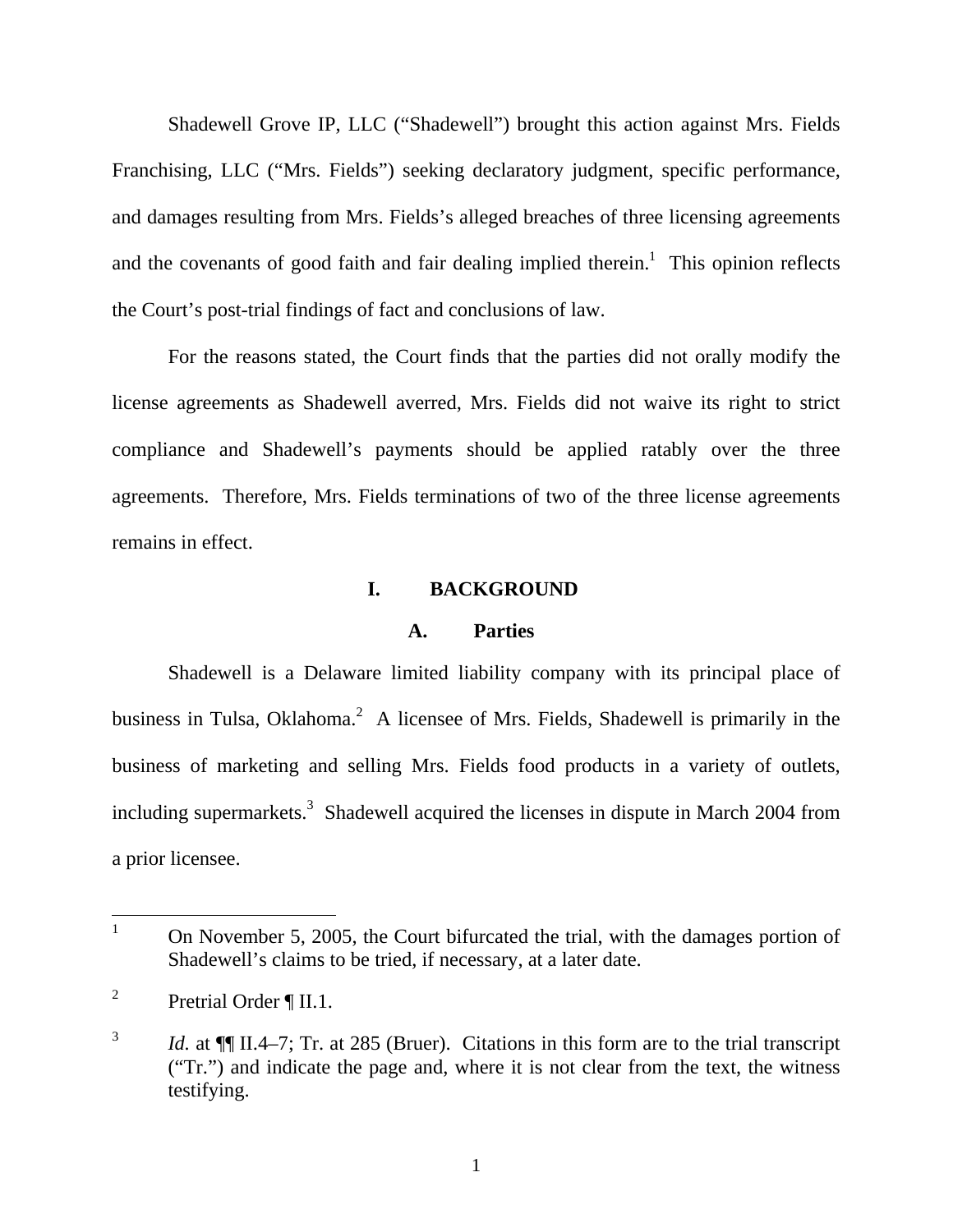Shadewell is the successor-in-interest to Nonni's Food Company, Inc. ("Nonni's").<sup>4</sup> Before entering into the licensing agreements with Mrs. Fields, Nonni's was a \$19 million biscotti business.<sup>5</sup> Sometime in 1999, Mrs. Fields contacted Swander Pace Capital<sup>6</sup> ("Swander Pace") with an interest in licensing its brand to a packaged food company that could create a shelf-stable, ready to eat product.<sup>7</sup> Swander Pace then contacted Nonni's. Nonni's submitted a bid and it and Mrs. Fields, over time, entered into several licensing agreements.

Mrs. Fields is a publicly traded Delaware limited liability company with its principal place of business in Salt Lake City, Utah. $8$  Mrs. Fields is primarily in the business of selling baked goods through retail locations nationwide. The company also enters into licensing agreements with companies like Shadewell to distribute shelf-stable food products in other retail outlets. Mrs. Fields owns less than 5% of Shadewell's stock and has a representative on Shadewell's board.<sup>9</sup>

 $^7$  *Id.* 

 $\overline{a}$ 

<sup>4</sup> Shadewell was spun-off from Nonni's in March 2004. Tr. at 314 (Bruer).

<sup>5</sup> Tr. at 278 (Bruer).

<sup>6</sup> Swander Pace Capital is a private equity fund and, in 1999, was Nonni's primary equity investor. Tr. at 279 (Bruer).

<sup>8</sup> Pretrial Order ¶ II.2.

<sup>9</sup> *Id.* ¶ II.3.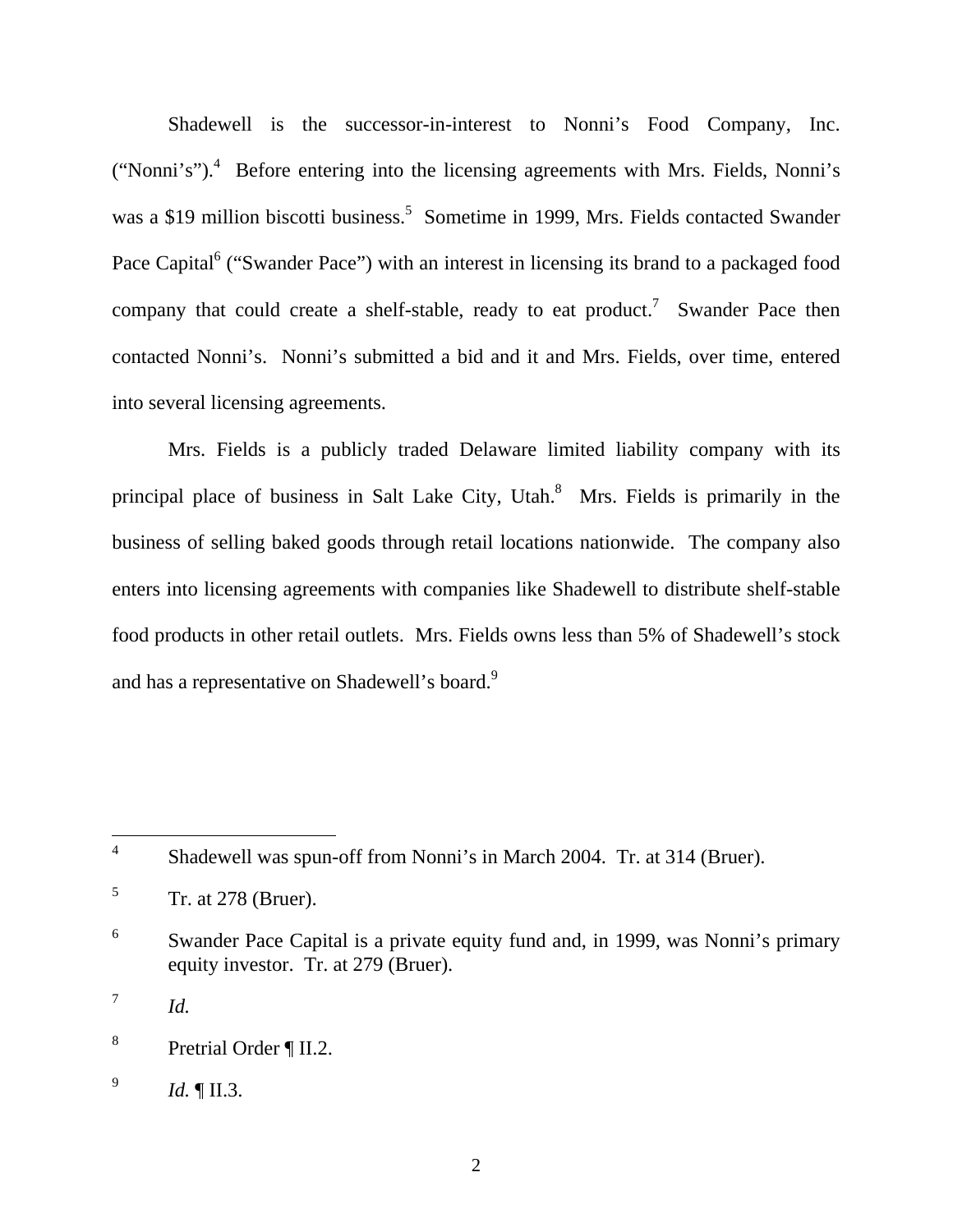#### **B. Agreements**

Since January 2000, Nonni's and Shadewell have entered into a variety of trademark license agreements with Mrs. Fields. Only three of these agreements are at issue in this case.<sup>10</sup> The agreements provide Shadewell with the exclusive right to "develop, manufacture, package, distribute, and sell various food products that utilize Mrs. Fields trademarks, service marks, and trade names."<sup>11</sup>

The first of the agreements at issue was entered into on January 3, 2000 (the "2000 Agreement").<sup>12</sup> This agreement makes Shadewell the exclusive provider of shelf-stable ready to eat cookies packaged for retail sale in North America under the Mrs. Fields name. The vast majority of Shadewell's revenue comes from the 2000 Agreement.<sup>13</sup>

The second agreement was entered into on February 21, 2001 (the "2001 Agreement").<sup>14</sup> This agreement gives Shadewell the same exclusivity as the 2000 Agreement but for commercially pre-baked ready to eat cookies packaged for food services.

The language of the termination provisions of the 2000 and 2001 Agreements are identical. They provide:

 $10<sup>10</sup>$ In addition to the three agreements at issue, Shadewell and Mrs. Fields are parties to a fourth licensing agreement concerning brownies and ice cream toppings. Tr. at 5.

 $11$  PX 38.

 $12$  PX 1.

 $13$  Tr. at 31–32 (Ward).

 $14$  PX 2.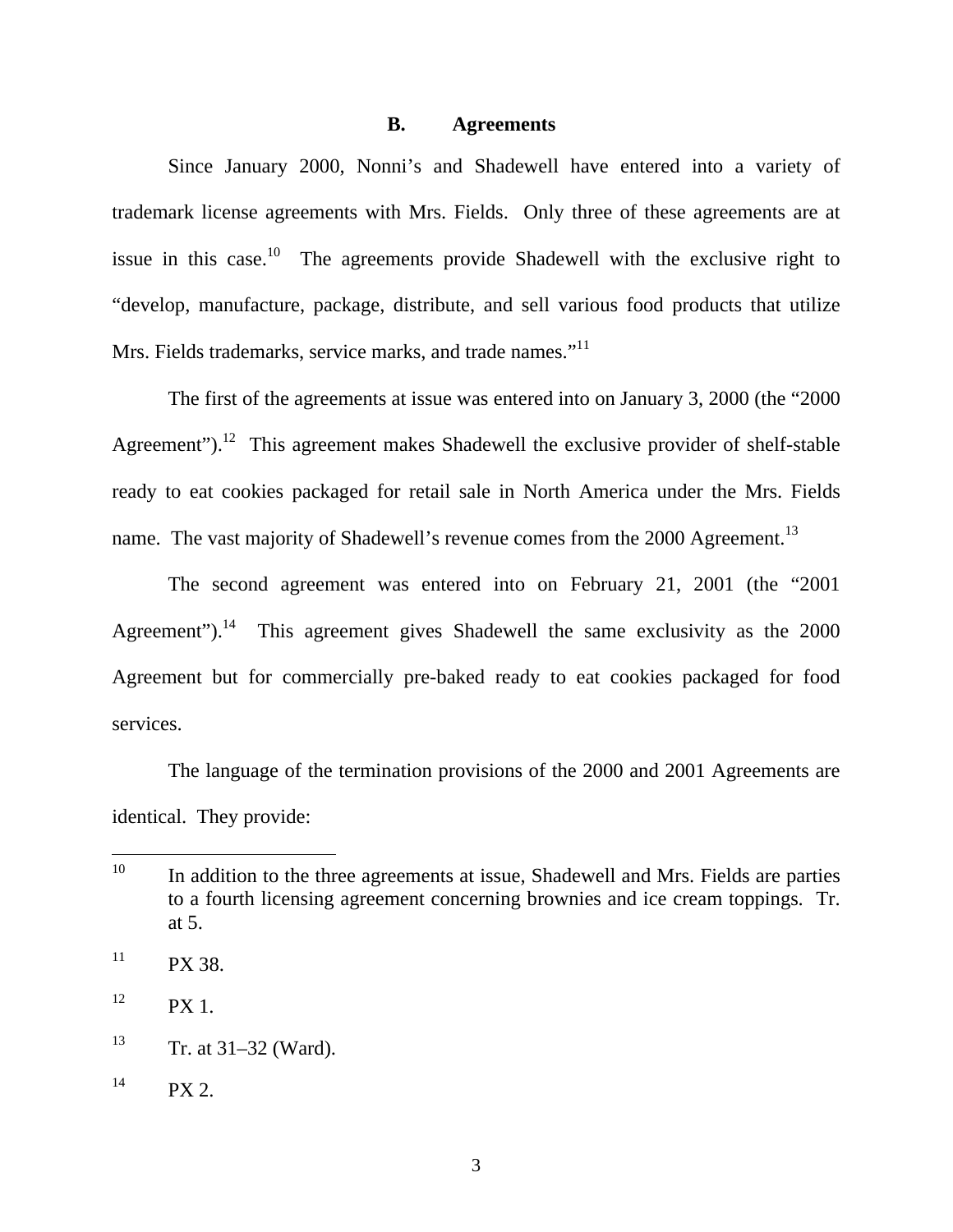If [Shadewell] defaults in the payment of any Running Royalties then this Agreement and the license granted hereunder may be terminated upon notice by [Mrs. Fields] effective thirty (30) days after receipt of such notice, without prejudice to any and all other rights and remedies [Mrs. Fields] may have hereunder or by law provided, and all rights of [Shadewell] hereunder shall cease.<sup>15</sup>

Neither the 2000 nor the 2001 Agreement defines the term "default." Further, the agreements do not provide a way for Shadewell to cure a default once declared by Mrs. Fields.

The third agreement was entered into on March 31, 2003 (the "2003 Agreement").<sup>16</sup> The 2003 Agreement gives Shadewell the right to manufacture, package, and sell pre-packaged chocolate chips bearing Mrs. Fields trademarks, service marks, and trade names. While the 2003 Agreement also fails to define the term "default," it varies substantially from the 2000 and 2001 Agreements in a major respect: it gives Shadewell five days from the date of notice of default to pay any outstanding balance to cure a default. The termination provision of the 2003 Agreement provides:

> If [Shadewell] defaults in the payment of any Running Royalties then this Agreement and the License granted hereunder may be terminated upon notice by [Mrs. Fields] effective thirty (30) days after receipt of such notice, without prejudice to any and all other rights and remedies [Mrs. Fields] may have hereunder or by law provided, and all rights of [Shadewell] hereunder shall cease, *provided that*

<sup>15</sup> PX 1 § 16(b)(i); PX 2 § 16(b)(i).

<sup>&</sup>lt;sup>16</sup> PX 3. The Court will refer to the 2000, 2001 and 2003 Agreements collectively as the "Agreements."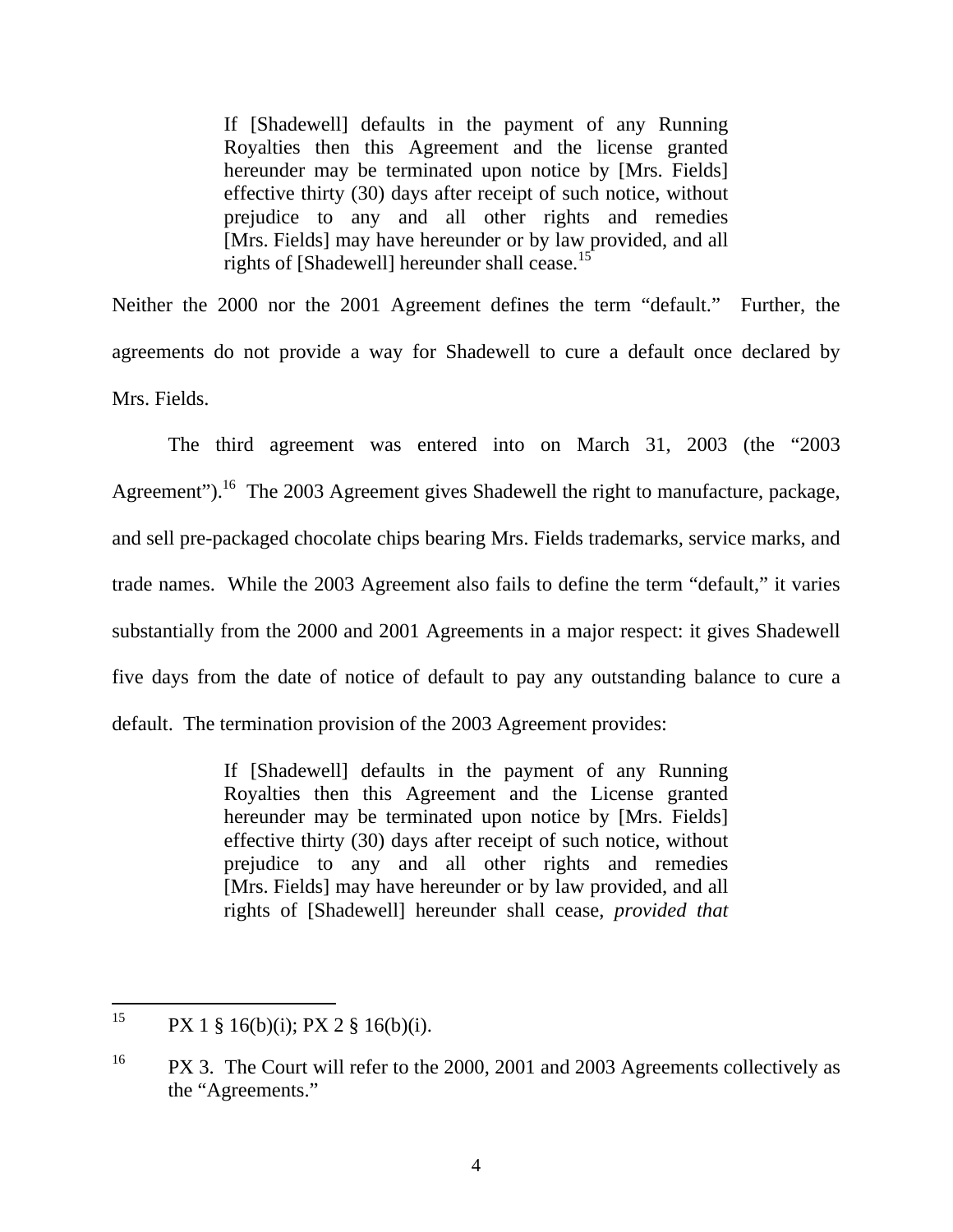*[Shadewell] has not cured such default within five (5) days of receipt of such notice*. 17

As part of the consideration for each of the exclusive licenses, Shadewell had to pay Mrs. Fields running royalties on the "last day of the month following the end of each calendar quarter covered by the Agreement."<sup>18</sup> Shadewell consistently had difficulty making these payments on time.

Because Shadewell did not pay the running royalties for the first three quarters of 2004 on time, on December 24, 2004, the parties amended the running royalty provisions of the Agreements.<sup>19</sup> Pursuant to this amendment, the running royalty payments were due "no later than 60 days following the end of each calendar quarter covered by the Existing Agreement."<sup>20</sup> The amendment gave Shadewell an additional month to pay the running royalties to Mrs. Fields.

Each of the Agreements includes a "Waiver by Custom or Practice" provision that states:

> [Mrs. Fields and Shadewell] shall not be deemed to have waived or impaired any right, power or option reserved by this Agreement (including, without limitation, the right to demand exact compliance with every term, condition and covenant herein or to declare any breach thereof to be a default and to terminate this Agreement prior to the expiration

 $17$  $PX$  3 § 16(b)(i) (emphasis added).

 $18$  PX 1 § 5; PX 2 § 5; PX 3 § 5.

<sup>&</sup>lt;sup>19</sup> The only payment Shadewell made on time was for the second quarter of 2005. That was after the initiation of this litigation. Pretrial Order ¶ 39.

<sup>&</sup>lt;sup>20</sup> DX 4 ¶ 1.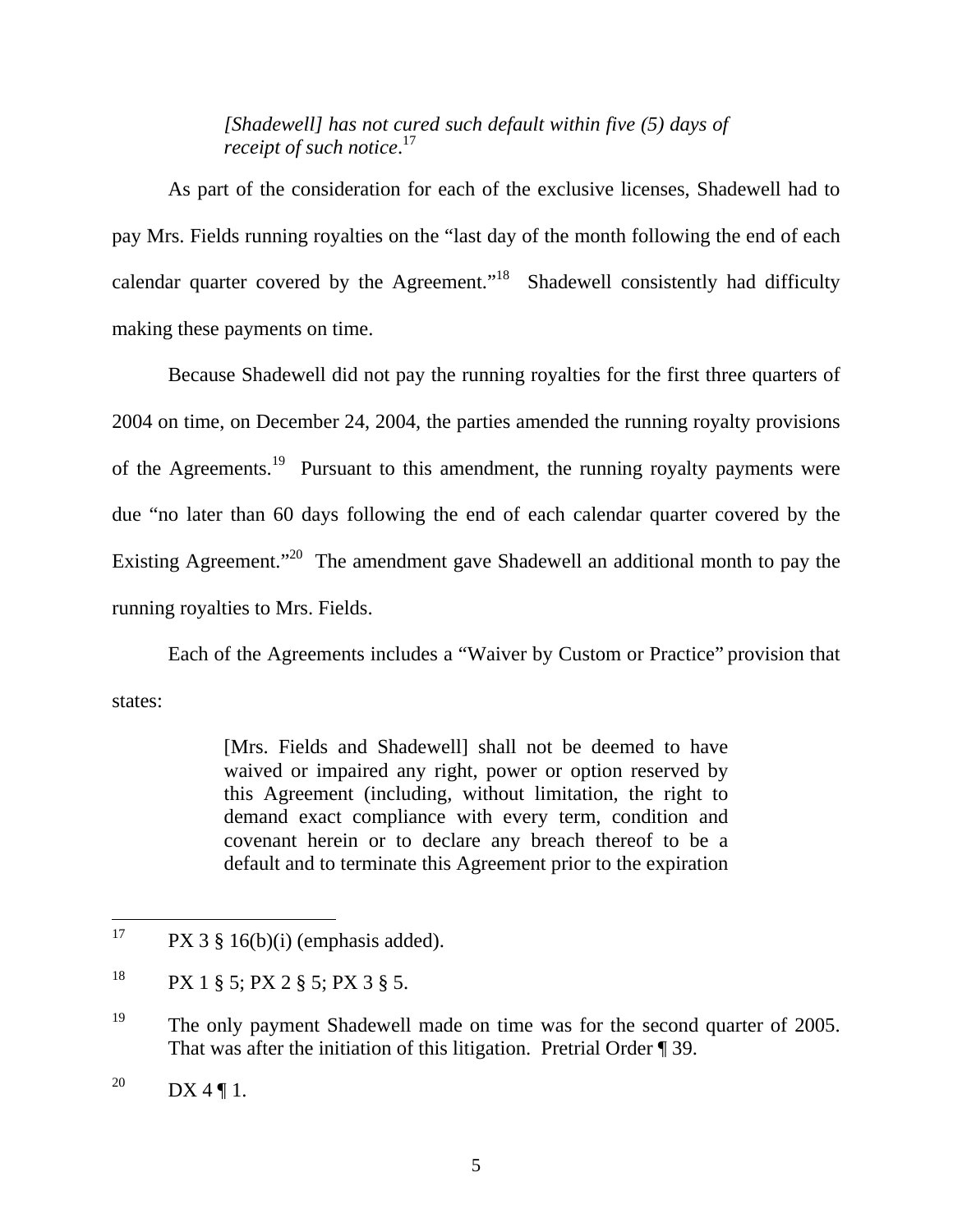of its terms) by virtue of any custom or practice of the parties at variance with the terms hereof  $\dots$ <sup>21</sup>

Each agreement required some up front expenditures by Nonni's. Pursuant to the 2000 and 2001 Agreements, Nonni's paid Mrs. Fields an upfront fee.<sup>22</sup> In addition, under the 2000 Agreement, Nonni's had to create the product before Mrs. Fields would sign the agreement.<sup>23</sup> Creating the product took approximately four to five months.<sup>24</sup> Nonni's also had to develop the product for the 2001 Agreement, which required Nonni's to create new packaging and hire a new team of salespeople.<sup>25</sup> Nonni's thus made substantial investments because of the 2000 and 2001 Agreements.<sup>26</sup>

# **C. Transfer of Shadewell's Assets**

In July 2005, Shadewell began negotiations to transfer substantially all of its assets to a prospective acquirer, including the Agreements. Shadewell has the contractual right

<sup>21</sup> 21 PX 1 § 22(f); PX 2 § 22(f); PX 3 § 22(f).

<sup>&</sup>lt;sup>22</sup> The 2000 Agreement required Nonni's to pay an upfront fee of \$2,000,000. Tr. at 290 (Bruer). Bruer could not recall exactly how much Nonni's paid upfront under the 2001 Agreement, but estimated it to be around \$500,000. Tr. at 298–99.

<sup>&</sup>lt;sup>23</sup> Tr. at 288 (Bruer).

<sup>&</sup>lt;sup>24</sup> Tr. at 287 (Bruer).

<sup>&</sup>lt;sup>25</sup> Tr. at 301–03 (Bruer).

<sup>&</sup>lt;sup>26</sup> It is unclear from the record exactly how much Nonni's invested in each Agreement. The 2000 Agreement likely involved the largest investment by Nonni's.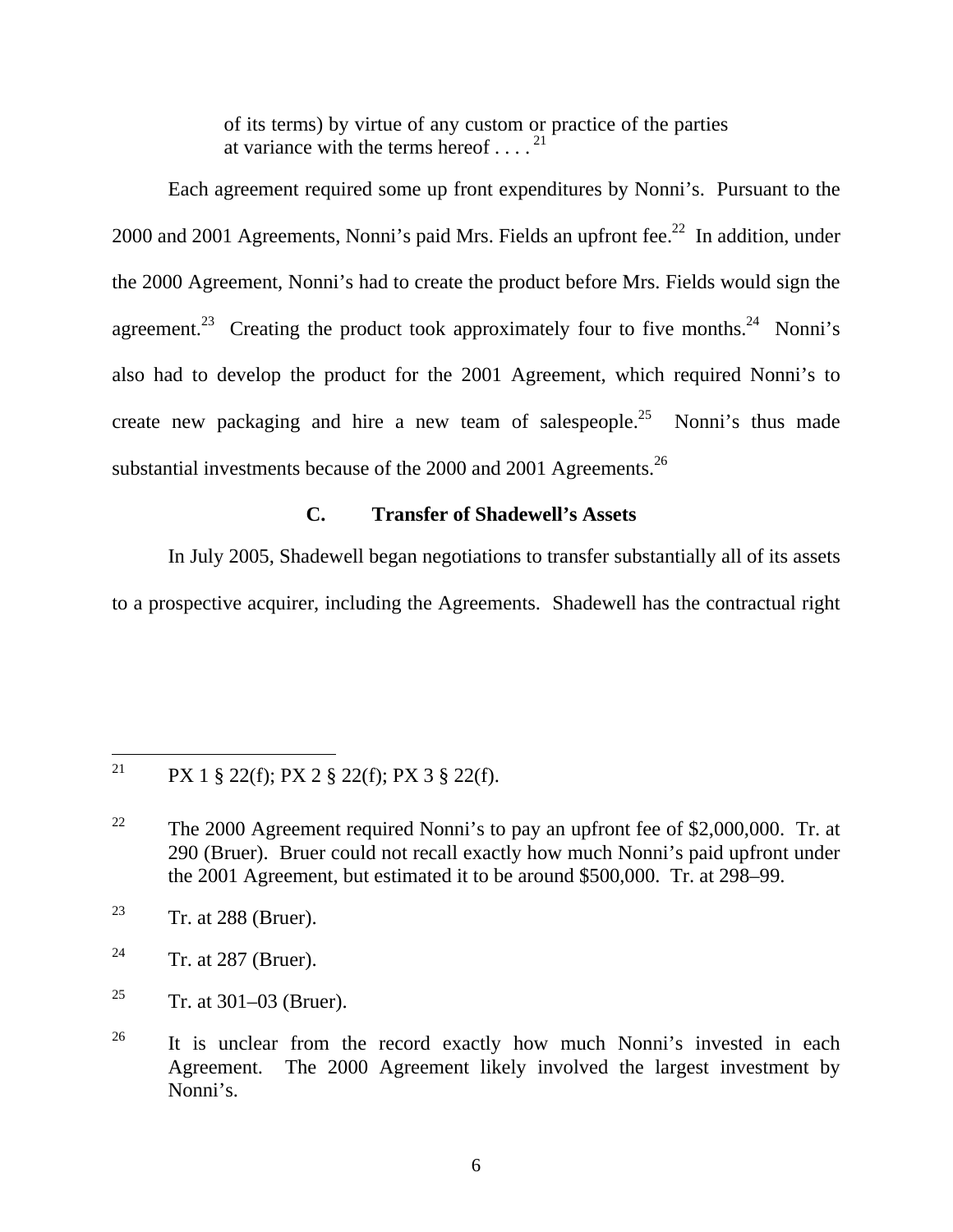to sell the Agreements as part of a transfer of all or substantially all of its assets.<sup>27</sup> The Shadewell board discussed this transaction at several meetings.

Representatives from Mrs. Fields, including its President and CEO, Stephen Russo, met with the prospective acquirer in June 2005 approximately one week after Shadewell informed Mrs. Fields of the possible transfer of the Agreements.<sup>28</sup> Shortly thereafter, Mrs. Fields expressed opposition to the deal. While Russo was impressed with the quality of personnel and cleanliness of the prospective acquirer's operations, he was unsure about a future between Mrs. Fields and the prospective acquirer. $^{29}$ 

#### **D. Termination of the Agreements**

From its inception in March 2004, Shadewell had difficulty paying the running royalties on time to Mrs. Fields. In fact, a payment plan was necessary every quarter that Shadewell was a party to the Agreements.<sup>30</sup> Shadewell's CEO, Tim Bruer, claimed that the late payments resulted from both the undercapitalization of Shadewell and the fact that Shadewell was making substantial investments in developing Mrs. Fields brand products.31

<sup>27</sup> PX 1 § 4; PX 2 § 4; PX 3 § 4.

<sup>&</sup>lt;sup>28</sup> Tr. at 622, 624 (Russo).

<sup>&</sup>lt;sup>29</sup> Tr. at 626.

<sup>30</sup> *See* Pretrial Order ¶¶ II.16–II.39. The only exception occurred after the initiation of this litigation. *See supra* n.19.

 $31$  Tr. at 310–11.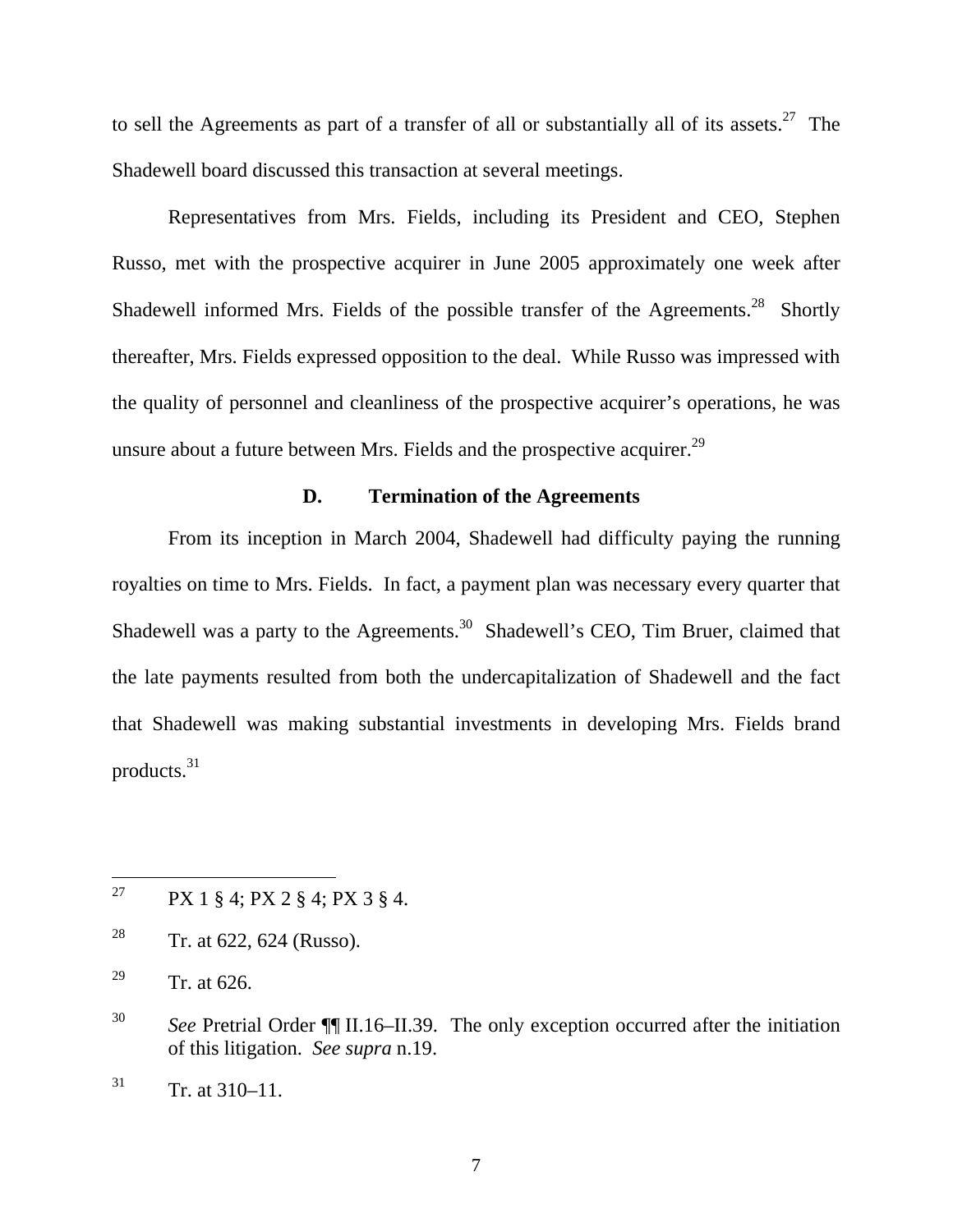For each quarter of 2004, the parties successfully negotiated a payment plan for Shadewell's late payment of the running royalties. The negotiation of those plans typically involved Bruer and Michael Ward, Mrs. Fields general counsel.

Shadewell was unable to make its first payment of running royalties due on April 30, 2004 for the first quarter. After the due date, Bruer, in an email to Ward, requested that the parties enter into a payment plan.<sup>32</sup> The parties did agree on a payment schedule, and it was fairly lengthy. It took Shadewell almost five months to pay in full the first quarter of  $2004$  royalties.<sup>33</sup> Shadewell made the first payment on June 9, 2004 and the final payment on September 28, 2004.<sup>34</sup>

Similarly, Shadewell was unable to pay the second quarter 2004 royalties. Shadewell was then unable to meet the terms of the negotiated payment plan. $35$  To induce payment of the second quarter royalties, Mrs. Fields sent a draft termination letter to Shadewell on August 29, 2004, explaining that it would send an official termination letter the following week.<sup>36</sup> The draft termination letter included a provision allowing

<sup>32</sup>  $Tr.$  at 400–01.

<sup>33</sup> Pretrial Order ¶ 18.

<sup>34</sup> *Id.*

<sup>&</sup>lt;sup>35</sup> The second quarter royalties were due by July 31, 2004. The parties entered into a payment plan on August 3 that provided for payment by September 4, 2004. By late August, Shadewell told Mrs. Fields that it could not meet the September 4 deadline. DX 17; Tr. at 412–14.

 $36$  DX 16.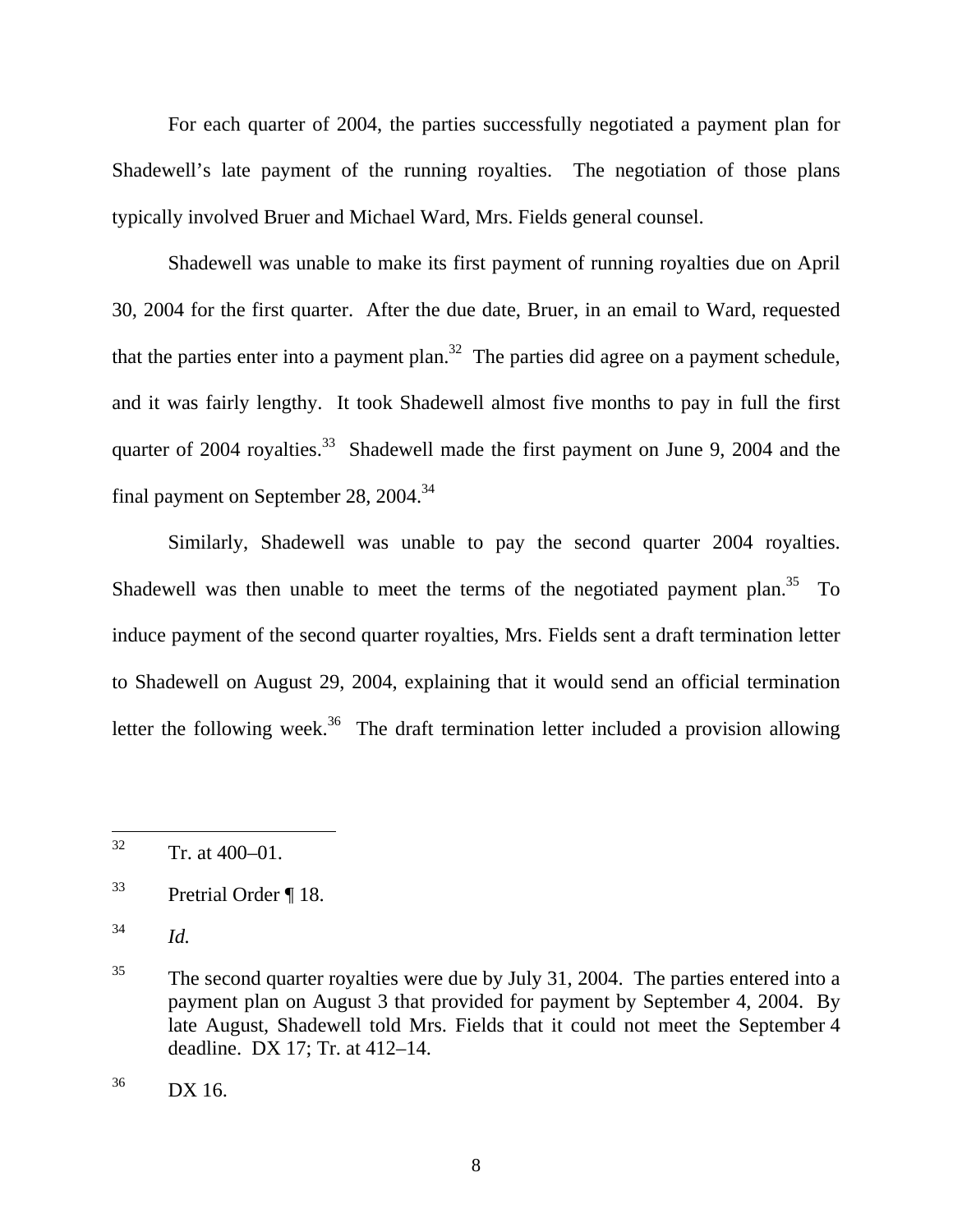Shadewell to cure the default by paying in full within five days.<sup>37</sup> Upon receipt of the draft termination letter, Shadewell attempted to negotiate another payment plan but was unsuccessful. Mrs. Fields then sent an official termination notice. After Shadewell received that notice, Bruer contacted Russo directly on September 10, 2004 about negotiating another payment plan.<sup>38</sup> Russo testified that he "was very firm and clear about my expectation that we [Mrs. Fields] be paid on time."<sup>39</sup>

Shadewell complied with the terms of this second payment plan. It made its final payment for the second quarter 2004 royalties on November 17, 2004, almost four months after the contract deadline.<sup>40</sup>

The third quarter 2004 royalties totaled \$588,635 and were due on October 31, 2004.<sup>41</sup> When that date passed without payment being made, Mrs. Fields contacted Shadewell to find out why it had not paid.<sup>42</sup> Like the previous two quarters, the parties

<sup>37</sup> DX 25.

<sup>38</sup> Tr. at 588.

<sup>&</sup>lt;sup>39</sup> Tr. at 591. Russo also testified that "I was clear with him [Bruer] about, you know, my experience and, you know, in franchising and licensing and the expectation that, while he had use of what is one of America's most important and famous brands, that he ought to pay us for it and that I expected to be paid on time. And I also expected him to keep his word when he said that -- you know, when we agreed a payment would be late by ten days that, you know, on that occasion it would be paid in ten days. So I was very clear." Tr. at 592.

<sup>&</sup>lt;sup>40</sup> The parties agreed to defer \$100,000 of second quarter royalties to March 1, 2005. Shadewell paid this deferred payment on or about March 17, 2005. Pretrial Order ¶ II.22.

<sup>41</sup> Pretrial Order ¶ II.23.

 $^{42}$  DX 34.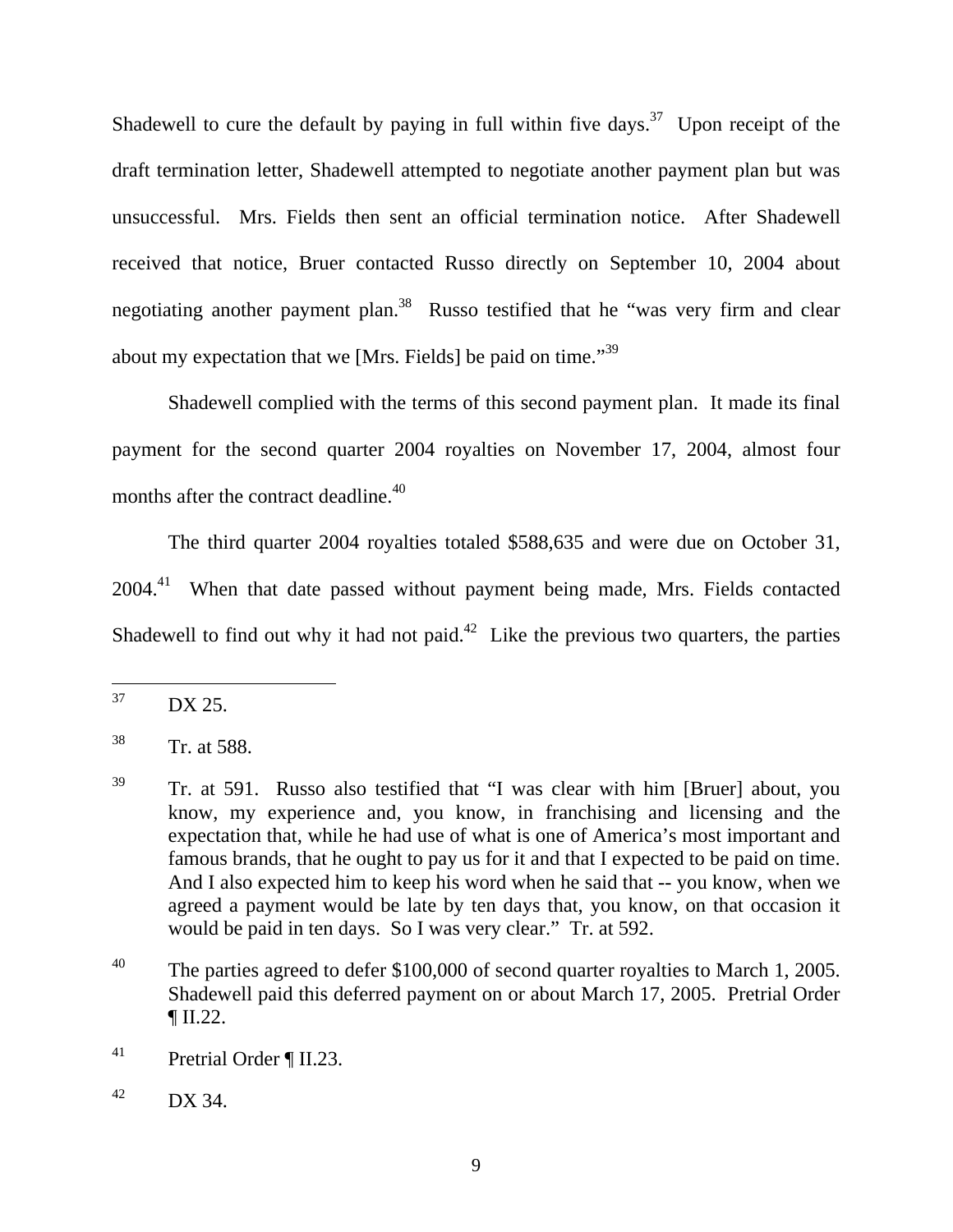entered into a payment plan, but it was shorter in duration. Shadewell finished paying the full amount of the third quarter royalties by November 22, 2004, less than one month after the due date. $43$ 

As 2004 progressed, Mrs. Fields communicated to Shadewell its concern about the continual late payments. In each consecutive quarter that Shadewell was a party to the Agreements, it paid the royalties closer to the deadline. Further, Mrs. Fields stayed on top of Shadewell, carefully monitoring their payment schedules and making contact whenever it feared that Shadewell was falling behind. In December 2004, Mrs. Fields agreed to amend the Agreements to extend the quarterly deadline an additional month to enable Shadewell to pay on time consistently.<sup>44</sup>

Despite the Amendment, Shadewell was still unable to pay the fourth quarter of 2004 royalties on time. Like the past three quarters, the parties discussed a payment plan. Full payment was made within three weeks of the due date.

In January 2005, Russo met with Shadewell's Chairman, Andrew Richards, and Mrs. Fields Chairman, Pug Winoker, to discuss the relationship between Shadewell and Mrs. Fields. Russo told Richards that the late payments were unacceptable, as they had the potential to force Mrs. Fields to restate its earnings. Specifically, Russo told Richards that restating earnings "would be absolutely unacceptable to our company because no

<sup>43</sup> Pretrial Order ¶ II.25.

<sup>44</sup> Pretrial Order ¶ II.26; DX 4.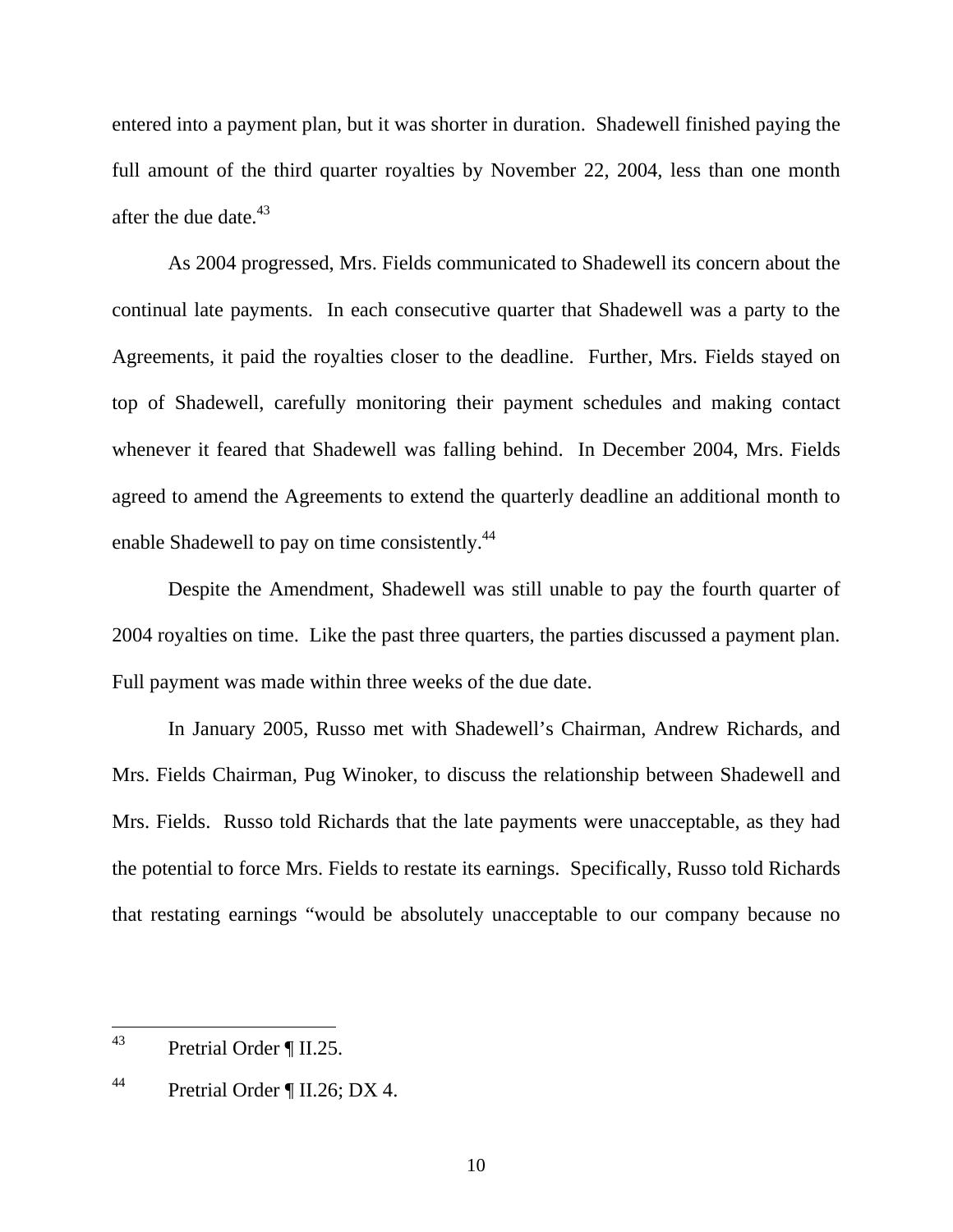licensee, no matter how big they were, was worth our credibility in the marketplace with our bondholders and our equity owners."<sup>45</sup>

On May 5, 2005, Shadewell informed Mrs. Fields that their royalties for the first quarter of 2005 totaled  $$490,502<sup>46</sup>$  The royalties were due on May 30, 2005, but Shadewell did not pay on time.<sup>47</sup> Unlike with previous quarters, Shadewell did not attempt to negotiate a payment plan for the first quarter 2005 royalties.

Mrs. Fields immediately began to press Shadewell for the money. An email from Lori Largo in accounts receivables at Mrs. Fields to Scott Simon, Shadewell's controller,<sup>48</sup> sent on the morning of May 31, states: "I received your voice mail. Please overnight the \$200,000.00 today. We will need the remaining amount to be received in our office no later than June 7, 2005."<sup>49</sup> Shadewell made a \$100,000 payment on May 31 and a \$200,000 payment on June 1,  $2005$ <sup>50</sup> On June 13, 2005, Shadewell made an additional payment of  $$50,000$ ,<sup>51</sup> bringing the total paid to  $$350,000$ .

 $^{49}$  PX 31.

<sup>45</sup> Tr. at 594 (Russo).

<sup>&</sup>lt;sup>46</sup> PX 38. Shadewell owed approximately \$15,000 under the 2003 Agreement, \$14,000 under the 2001 Agreement and \$461,502 under the 2000 Agreement. *Id.*

<sup>47</sup> Pretrial Order ¶ II.31.

<sup>48</sup> Tr. at 78, 179 (Ward).

<sup>50</sup> Pretrial Order ¶ II.31.

<sup>&</sup>lt;sup>51</sup> Shadewell's payment of \$50,000 was originally returned by Shadewell's bank. Mrs. Fields later re-deposited the check and it cleared. Pretrial Order ¶ II.31.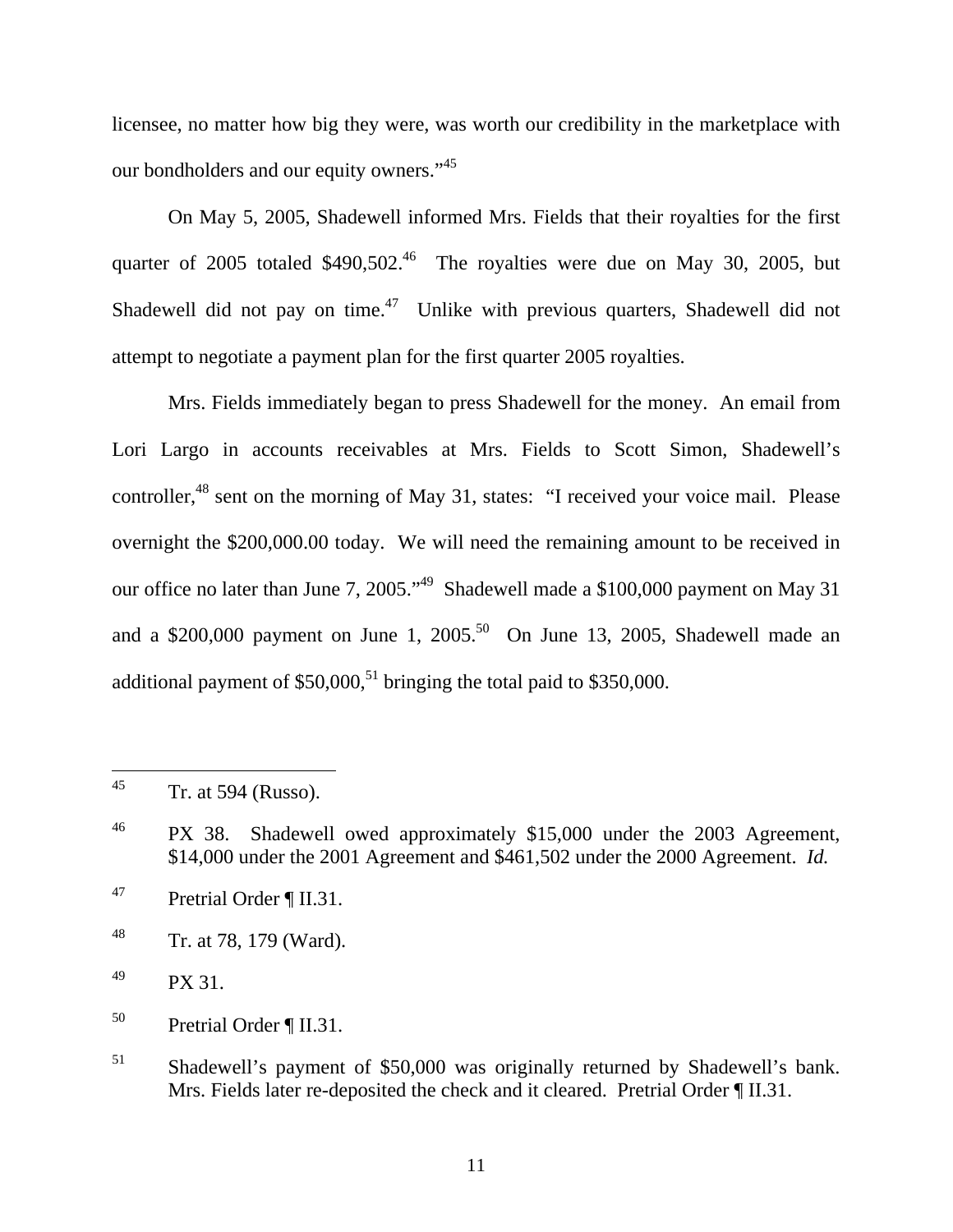On July 14, 2005, Mrs. Fields sent Shadewell a Notice and Termination letter. Bruer never attempted to contact Ward about negotiating a payment plan until after Mrs. Fields sent this letter.<sup>52</sup> At trial, Shadewell suggested that the usual negotiations between Bruer and Ward over a payment plan for the first quarter of 2005 did not occur because Ward and others from Mrs. Fields were on vacation. Ward testified at trial, however, that he did not leave for vacation until June 16, more than two weeks after the payment was due, and returned on July 5, 2005.<sup>53</sup>

There were discussions in June and early July between Largo and Simon about when Shadewell would pay off the outstanding balance. These discussions were not negotiations, however. They consisted mainly of Mrs. Fields personnel emphasizing the need for prompt payment and asking when Mrs. Fields was going to receive the royalty payments.54

Mrs. Fields's executive committee met on July 12, 2005. Among other things, the committee discussed whether to terminate the Shadewell licenses. According to Russo, some members of the committee wanted to terminate the Agreements immediately, and others felt that Mrs. Fields should give Shadewell another opportunity.<sup>55</sup> At the end of the meeting, Russo concluded that in addition to not paying on time, Shadewell did not share the same fundamental principles about operating and doing business. With the

<sup>52</sup> Tr. at 235 (Ward).

<sup>53</sup> Tr. at 235.

<sup>54</sup> *See, e.g.*, DX 74.

 $55$  Tr. at 596.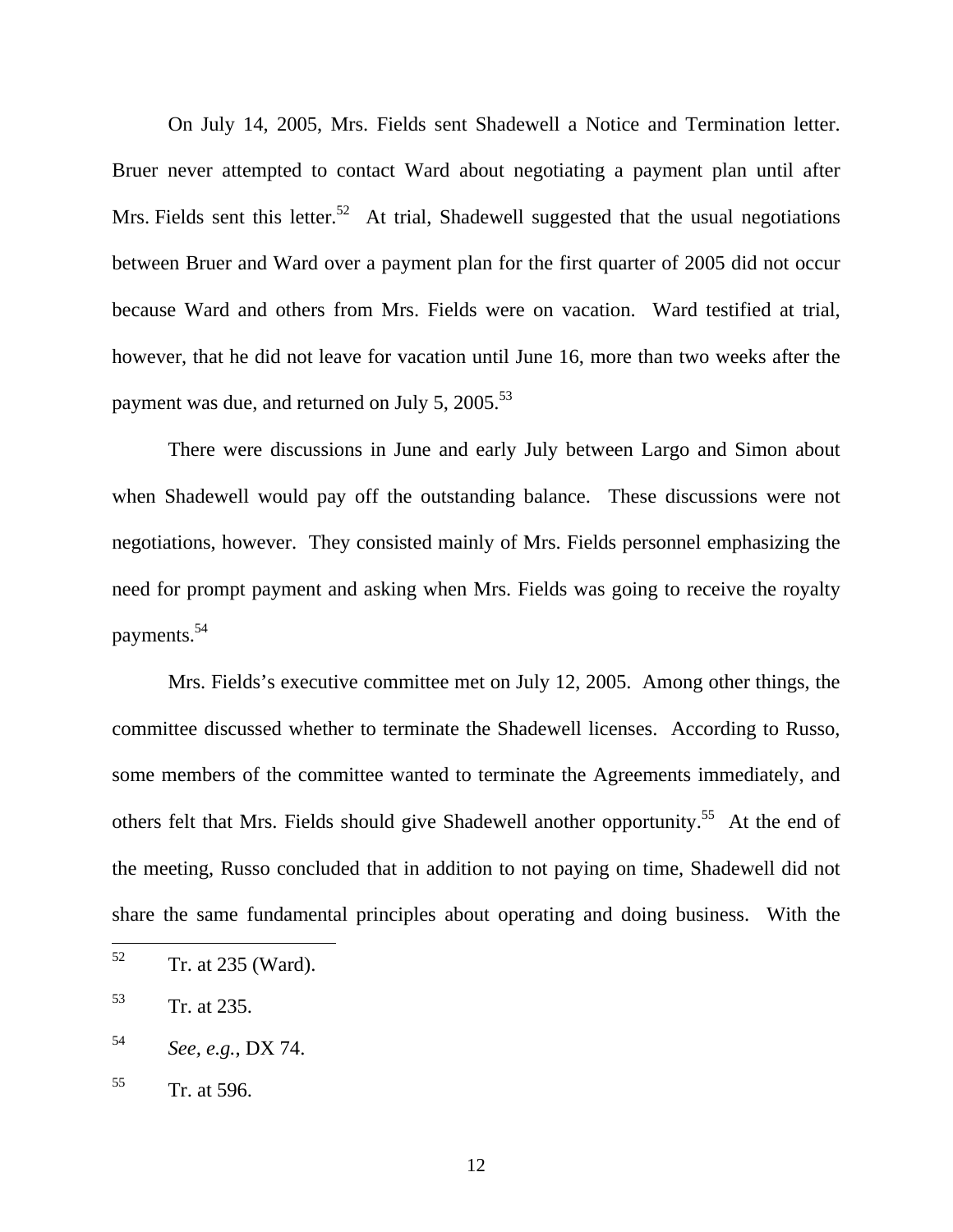support of Mrs. Fields's senior executives, Russo made the decision to terminate the Agreements.<sup>56</sup> Therefore, he instructed Ward to take the necessary steps to terminate the Agreements.<sup>57</sup> Lauck, Mrs. Fields's representative on Shadewell's board of directors, was present at this meeting.

On July 14, 2005, Ward faxed Shadewell a Notice of Default and Termination (the

"Notice of Default and Termination").<sup>58</sup> The Notice of Default and Termination reads, in

pertinent part:

We hereby put you on notice as required pursuant to Section 16(b) of the Existing Agreements that you are in default under Section 5(b) and Section 8(a) of the Existing Agreements . . . in that you have failed to pay the Running Royalty Payments under the Existing Agreements in a timely manner . . . .

Specifically, Section 1 of the Amendment provides, "Shadewell shall remit such Running Royalties to MFF no later than 60 days following the end of each calendar quarter covered by the Existing Agreement." The first calendar quarter for 2005 ended on March 31, 2005. The 60-day period for making Running Royalty payment had run as of  $\rm{Mav}$  30, 2005.<sup>59</sup>

<sup>56</sup> 56 Tr. at 597 ("I went back to my team and asked, you know, for their commitment to that decision, to make sure that when we left the room they would be absolutely committed to it. And I believe that I received a very solid commitment, even from the folks who initially had said that they didn't think we should terminate.").

 $57$  Tr. at 595–97.

<sup>&</sup>lt;sup>58</sup> DX 83. Although the Notice of Default and Termination is dated July 13, both parties agree that it was not sent to Shadewell until July 14, 2005. Pretrial Order  $\P$  II.32.

 $59$  DX 83.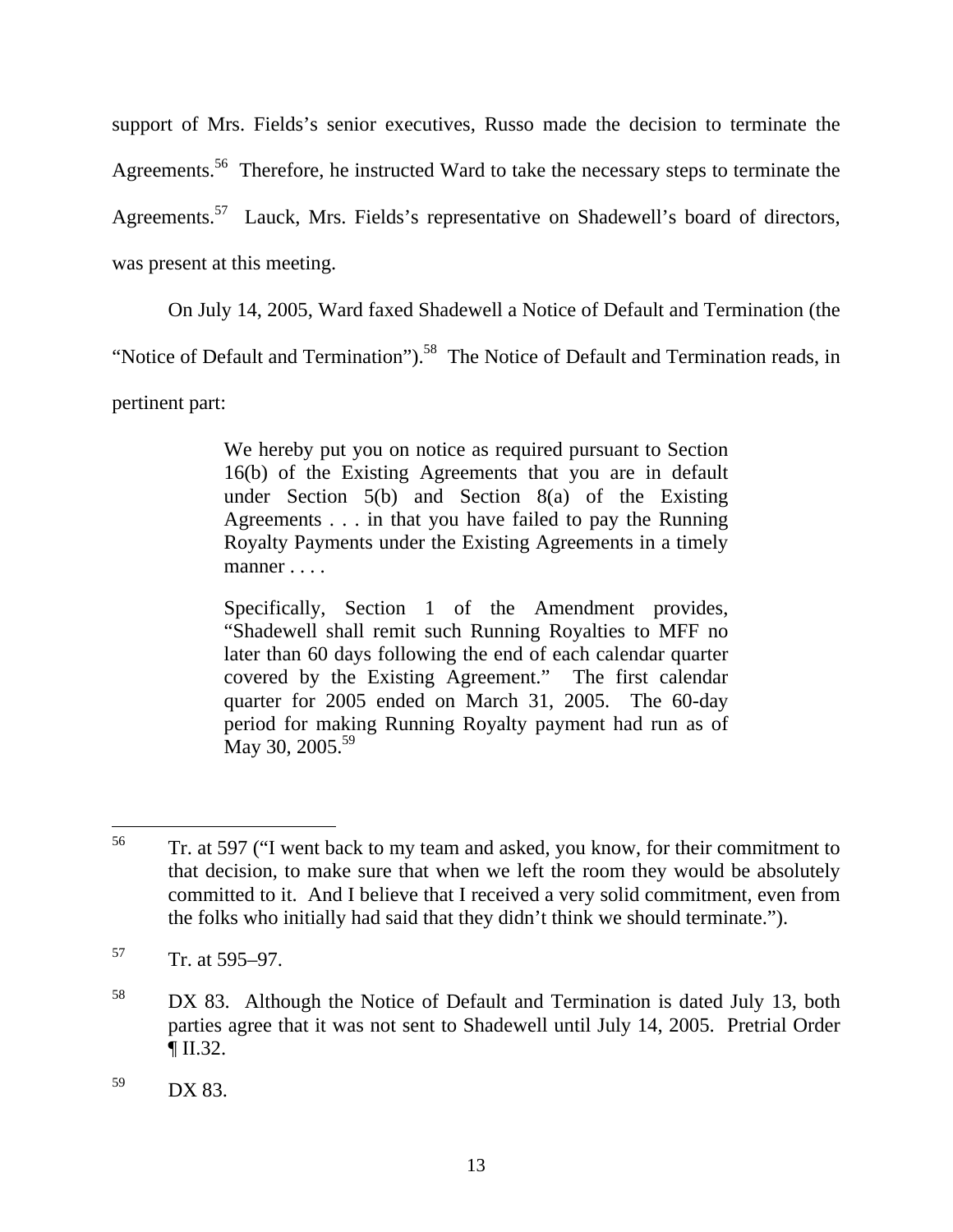Upon receipt of the Notice of Default and Termination, Bruer contacted Ward; they spoke by telephone on the evening of July 14.

What Bruer and Ward agreed to, if anything, during this call is in dispute. Bruer testified that Ward agreed that if Shadewell paid the remaining \$140,502 on or before July 21, the default would be cured and Shadewell would no longer be in default as to *any of the three* Agreements.<sup>60</sup> The following day, Bruer sent an email to Ward asking him to confirm in writing that payment in full by July 21, 2005 would cure all the Agreements.<sup>61</sup>

In contrast, Ward denied that there was any such agreement and testified that Bruer's email "was a misstatement of what we had talked about the night before."<sup>62</sup> On July 15, 2005, Ward sent a letter to Bruer (the "July 15 Letter") confirming that the 2003 Agreement could be cured by payment of the remaining balance due to Mrs. Fields by July 21.<sup>63</sup> Ward testified that he sent the July 15 Letter because he told Bruer in their conversation on July 14 that he would confirm in writing what they had discussed. According to Ward, the only cure he and Bruer discussed related to the 2003 Agreement. As recited previously, Bruer claims to have had a different understanding.

<sup>60</sup> Tr. at  $347-50$ .

 $61$  PX 38 ("It is our understanding that sending this remaining \$140K no later than 7/21 will remedy this second issue."). Bruer testified that the "second issue" refers to curing the default for all three Agreements. Tr. at 354.

 $62$  Tr. at 141.

<sup>63</sup> DX 86.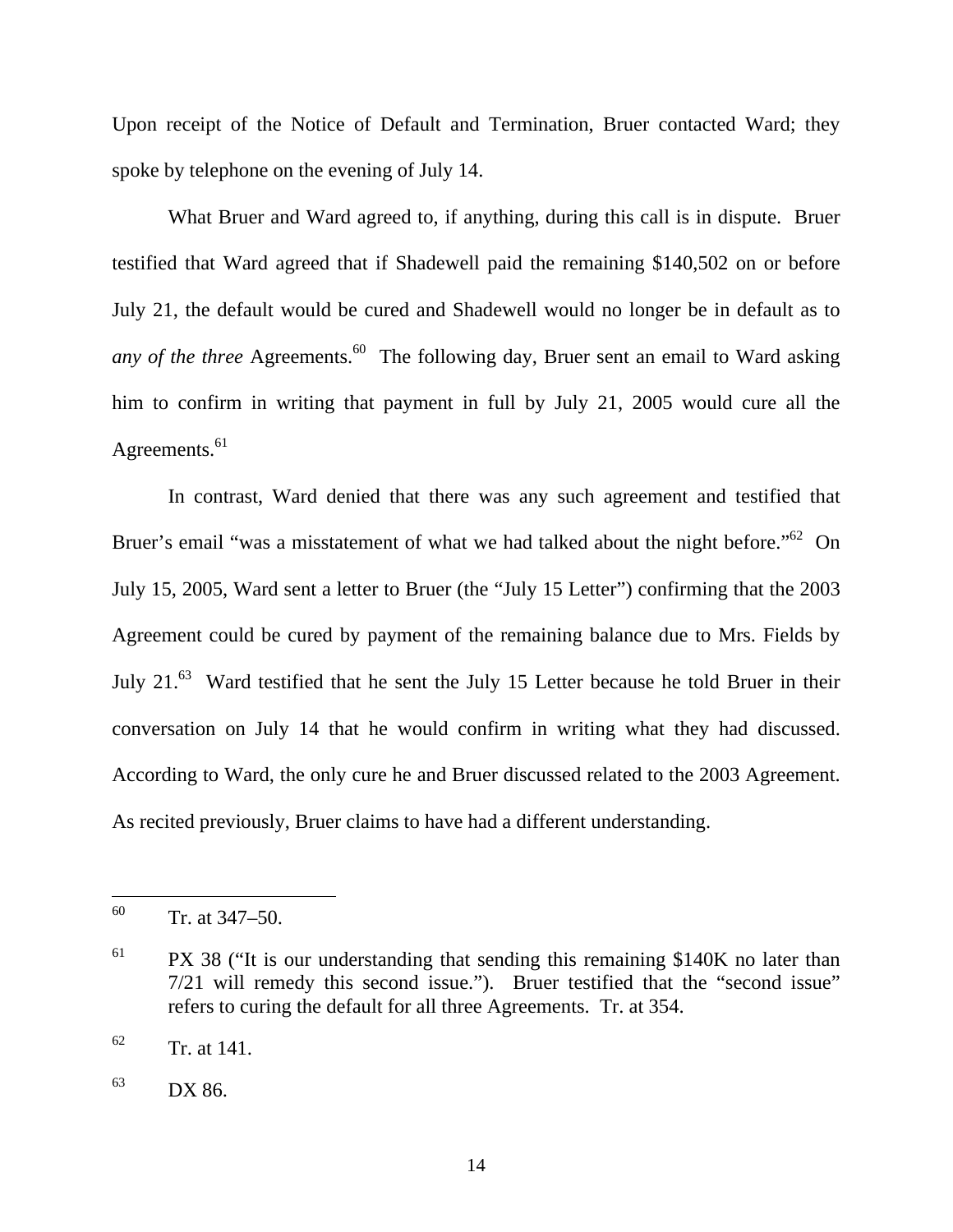The July 15 Letter did not conform to the view of the telephone conversation Bruer expressed in his email, but rather espoused a materially different view. While the July 15 Letter could have been more explicit, *i.e*., it could have spelled out the fact that the 2000 and 2001 Agreements could not be cured by payment of the remaining balance, it did make clear that Shadewell had the ability to cure only the 2003 Agreement.<sup>64</sup> In the Court's opinion, the July 15 Letter could not reasonably be read to mean that Shadewell could effect a cure as to the 2000 and 2001 Agreements.

The record is not clear as to whether Ward faxed the July 15 Letter before or after he received Bruer's email of the same date. For purposes of this decision, it is not necessary to resolve this dispute. If it were, however, the Court would find: (1) that Ward never agreed that a further payment would cure the defaults as to the 2000 and 2001 Agreements; and (2) that Ward did see the email before he sent the July 15 Letter, which was prepared by one of his subordinates. With the benefit of hindsight, Ward testified at his deposition that he believes he would have sent a more direct repudiation of Bruer's email had he seen it before he sent the July 15 Letter. Having considered the evidence and the relevant testimony, the Court finds it more likely than not that Ward simply did a poor job and did not take the time or make the effort to eliminate any possibility of a misunderstanding or, if he saw the email later, to send another, more

<sup>64</sup> 64 DX 86 ("The Trademark License Agreement *dated March 31, 2003* states that you can cure a default for the failure to pay Running Royalties . . . .") (emphasis added).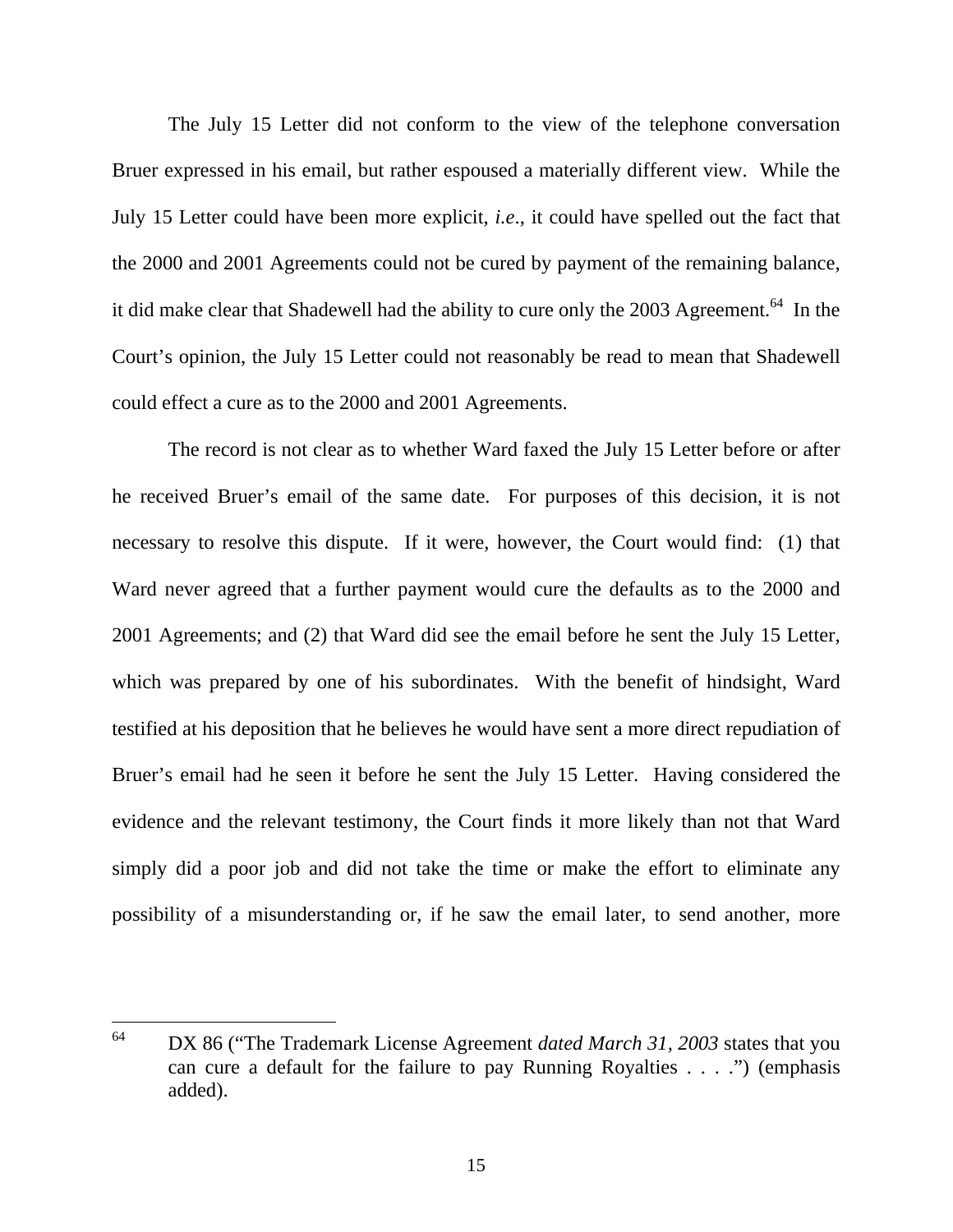direct communication promptly thereafter.<sup>65</sup> Either way, Ward's less than stellar performance provides no basis for finding an agreement along the lines Bruer alleged or for excusing Shadewell's default on the 2000 and 2001 Agreements.

Without any attempt to clear up the apparent conflict in the exchange of correspondence as to what was agreed to during the telephone conversation, Shadewell paid the remaining \$140,502 it owed for the first quarter of 2005 on July 21, 2005.<sup>66</sup>

One week later, on July 28, 2005, Shadewell held a telephonic board meeting.<sup>67</sup> Lauck attended. At no time during the meeting did Bruer or anyone else mention the recently received Notice of Default and Termination.<sup>68</sup> Instead, Bruer and the Shadewell board acted as if the Agreements were still in full effect and had never been terminated.

Around the same time, Russo learned (perhaps from Lauck) that Shadewell was acting as if the Agreements had never been terminated.<sup>69</sup> Russo then instructed Ward to send another letter to Shadewell to make certain that "there wasn't any misunderstanding

<sup>&</sup>lt;sup>65</sup> Ward's testimony on this issue was confusing and equivocal. He also exhibited a non-confrontational style that the Court believes would have made him reticent to send as direct and pointed a letter as others might. At the same time, the Court considers it probative that Ward was under direct orders from Russo to terminate Shadewell and evinced no willingness or intent to act contrary to those orders.

<sup>&</sup>lt;sup>66</sup> Pretrial Order ¶ II.35. To the extent Shadewell contends the July 15 Letter was consistent with its understanding, I find that argument unpersuasive.

 $^{67}$  Tr. at 570.

 $68$  Tr. at 571 (Lauck).

 $69$  Tr. at 618–20 (Russo).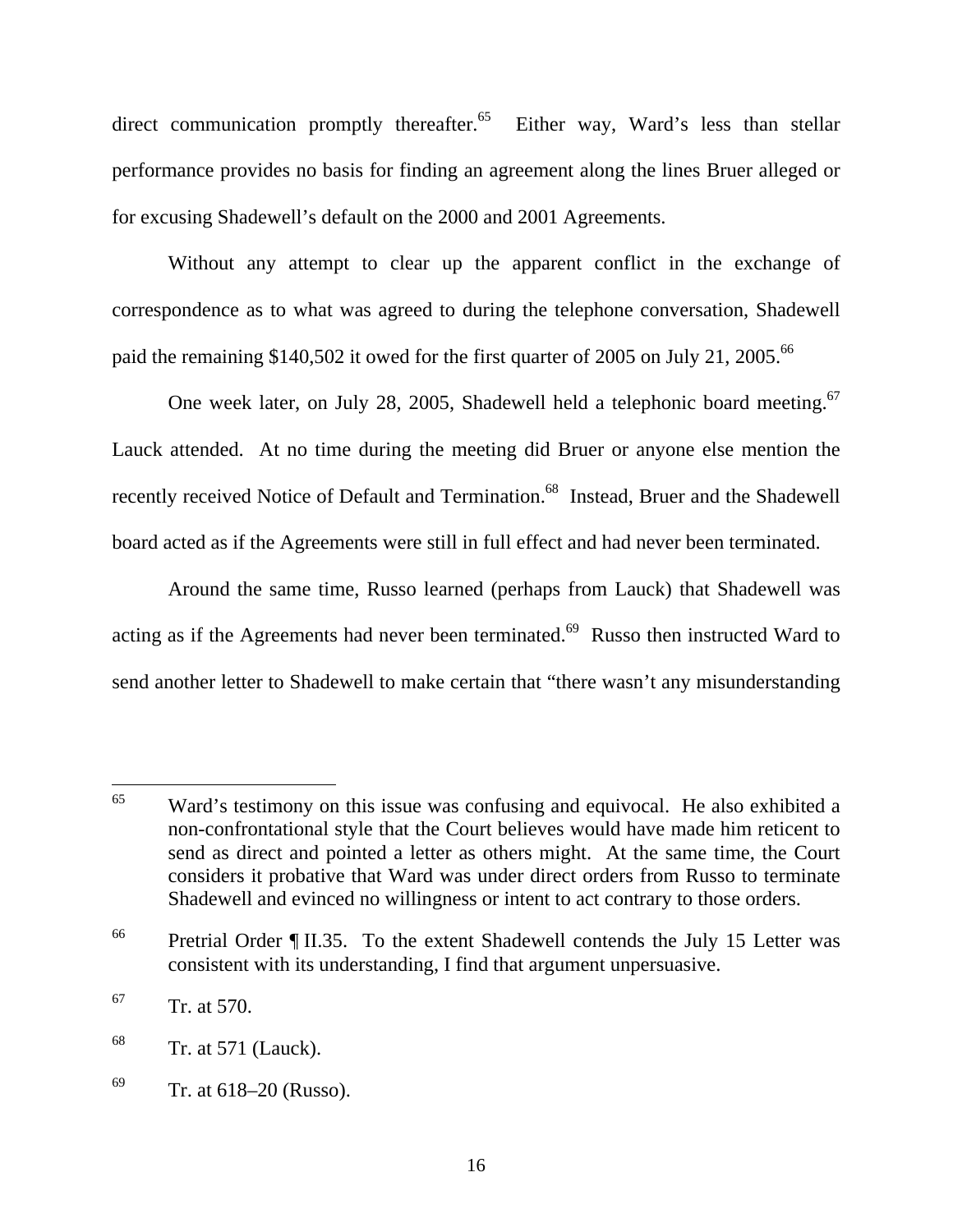that the licenses had been terminated."70 Ward drafted this letter on July 27 and sent it to Shadewell on July  $28.^{71}$  The letter stated that while the 2003 and 2004 Agreements remained effective, the 2000 and 2001 Agreements would terminate on August 13, 2005, thirty days after the Notice of Default and Termination.<sup>72</sup>

#### **II. ANALYSIS**

The Agreements contain choice of law provisions providing for the application of Utah Law.<sup>73</sup> Delaware courts enforce such provisions "so long as the jurisdiction selected bears some material relationship to the transaction" and the law of the foreign jurisdiction is not repugnant to the public policy of Delaware.<sup>74</sup> Here, the principal place of business for Mrs. Fields is Utah. Furthermore, the relevant provisions of Utah contract law are not repugnant to the public policy of Delaware. Accordingly, the Court will apply Utah law.

#### **A. Modification**

Shadewell contends that during the telephone call on July 14, 2005, Ward agreed to allow Shadewell to cure the default on all three Agreements by paying the remaining balance within five days. Thus, Shadewell argues, the parties orally modified the

<sup>70</sup> Tr. at  $621$  (Russo).

 $71$  Tr. at 153 (Ward).

 $72$  PX 44.

<sup>73</sup> PX 1 § 22(l); PX 2 § 22(l); PX 3 § 22(l).

<sup>74</sup> *J.S. Alberici Constr. Co. v. Mid-West Conveyor Co.*, 750 A.2d 518, 520 (Del. 2000).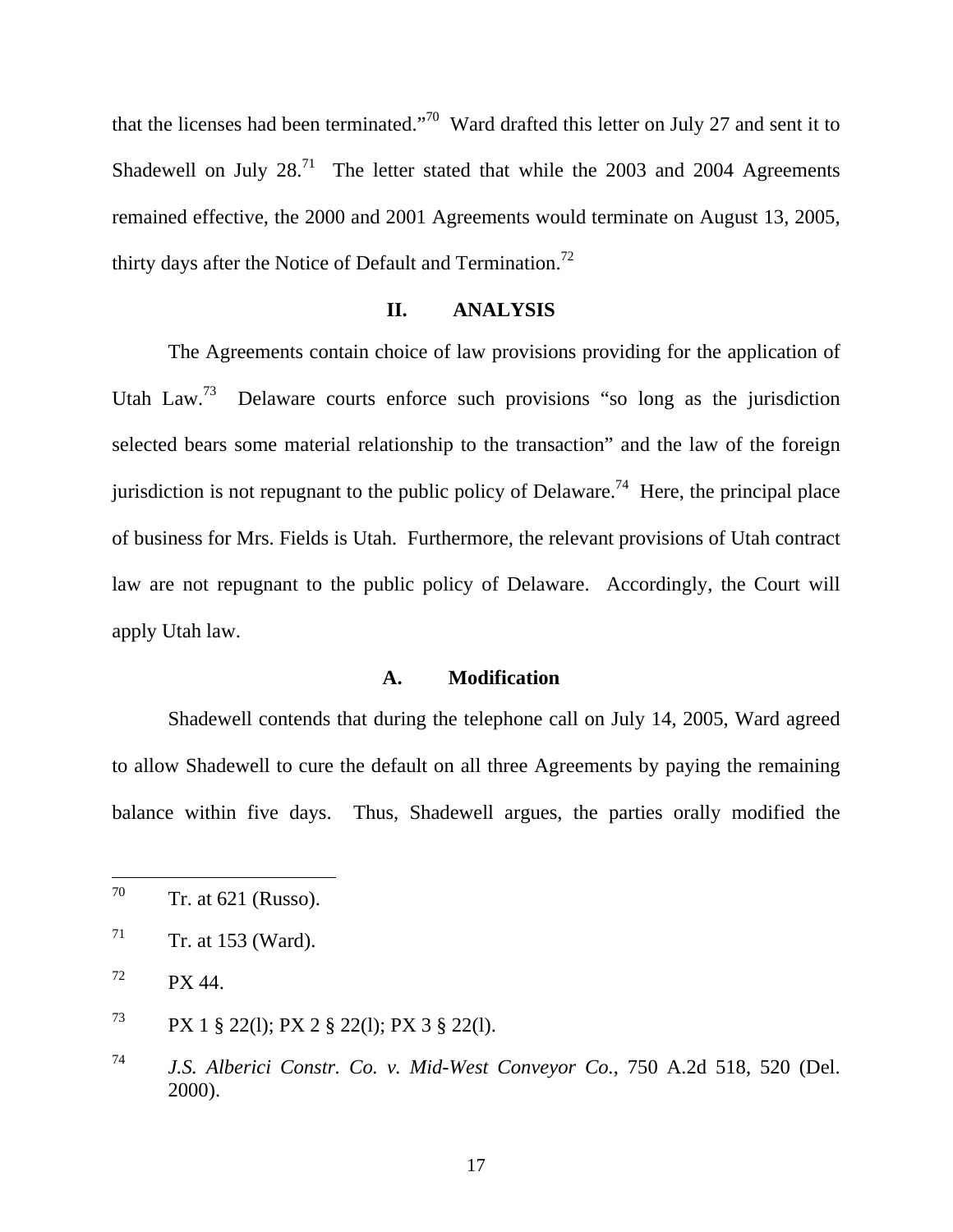contracts. In the alternative, Shadewell makes a promissory estoppel argument: Because Ward did not correct Bruer's belief, as reflected in his July 15 email, that payment in full would cure all three Agreements, the Court should interpret the contract in accordance with Bruer's understanding. Because Shadewell paid the balance within five days, Shadewell claims that it cured the default under all three Agreements.

Mrs. Fields argues that there was no modification, and even if there was, it would be unenforceable for lack of consideration or void under the statute of frauds. Because the Court concludes that no modification occurred, it is not necessary to address Mrs. Fields consideration and statute of frauds arguments.

"[P]arties to a contract may, by mutual consent, modify any or all of a contract."<sup>75</sup> Mutual consent requires the same "meeting of the minds" required to form the contract initially.<sup>76</sup> The party claiming modification bears the burden of showing mutual consent by a preponderance of the evidence.<sup>77</sup> Shadewell failed to meet its burden of proof.

Shadewell has not proven that Ward agreed to allow Shadewell to cure all the defaults by paying in full within five days. Bruer's testimony was quite vague regarding

<sup>75</sup> <sup>75</sup> *Harris v. IES Assoc. Inc.*, 69 P.3d 297, 310 (Utah Ct. App. 2003**)** (citing *Pasker, Gould, Ames & Weaver, Inc. v. Morse*, 887 P.2d 872, 877 (Utah Ct. App. 1994)).

<sup>76</sup> *Id.*

<sup>77</sup> *Malstrom v. Consol. Theatres, Inc.*, 290 P.2d 689, 691 (Utah 1955) ("This plea of [oral] modification . . . cast upon the defendant the burden of proving it by a preponderance of the evidence."); *Wilson v. Gardner*, 348 P.2d 931, 933 (Utah 1960) (affirming the use of jury instructions that stated that "[T]he burden is upon the party claiming [oral] modifications in the written agreement to prove by a preponderance of the evidence that such modifications, if any, were made.").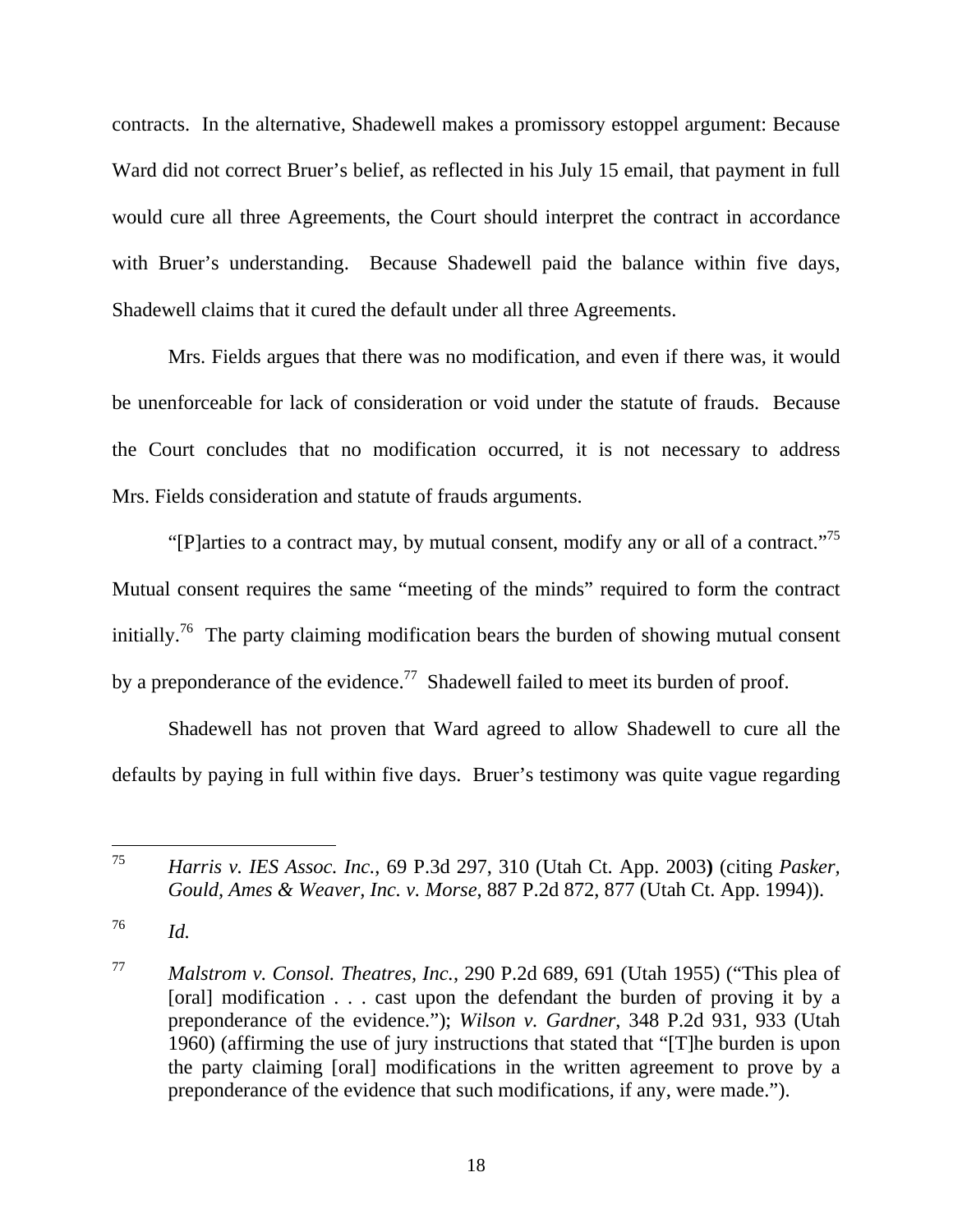the telephone conversation he had with Ward on July 14, 2005. In fact, a careful review of the testimony reveals that Bruer never specifically testified that Ward told him that full payment within five days would effect a cure as to all of the Agreements.<sup>78</sup> Further, Bruer claimed an inability to recall in response to a number of questions at trial, thereby casting doubt upon his credibility.<sup>79</sup>

I said, "I got your letter. What does it mean? How do we take care of this? By the way, you've got a" -- "something that's inaccurate in it, the statement about not having submitted the royalty report information. We actually had done that. What do we do to cure the issue on the payment" and then -- do you want me to keep going what the conversation. . . . And -- and he said, "Well, when can you get us the remaining" -- I said -- I said, "By the way, do you know we paid \$350,000 already? And so we're only talking about the 140,000." And -- and he -- I think he said, "When" -- "when can you get that to us?" And then we sort of went back and forth as to what the right date for that would be. And we picked a date of July 21st. And that was it.

 Tr. at 347–48. There is no dispute that Shadewell owed the \$140,000. Whether payment of that amount would cure the defaults is a different question.

<sup>79</sup> *See, e.g.*, Tr. at 396–97 (Bruer could not recall negotiating section 22(f) of the Agreements, but remembered discussing the section during his deposition), 494– 98 (Bruer could not remember if Simon told him of Mrs. Fields's concern about having to restate its earnings due to Shadewell's late payment). Based in part on Bruer's elusive testimony, the Court finds Ward to be a more credible witness. The Court also finds that Bruer deliberately delayed contacting Mrs. Fields as long as possible concerning the second quarter 2005 royalties in hopes of postponing the establishment of a payment plan. When asked by the Court, Bruer admitted that he knew Shadewell would be unable to pay on time when he received Largo's email on May 26, 2005, five days before the due date. Tr. at 472–73. Yet, Bruer waited until he received the Notice of Default and Termination Letter on July 14 before contacting anyone at Mrs. Fields.

<sup>78</sup> Bruer described the conversation as follows: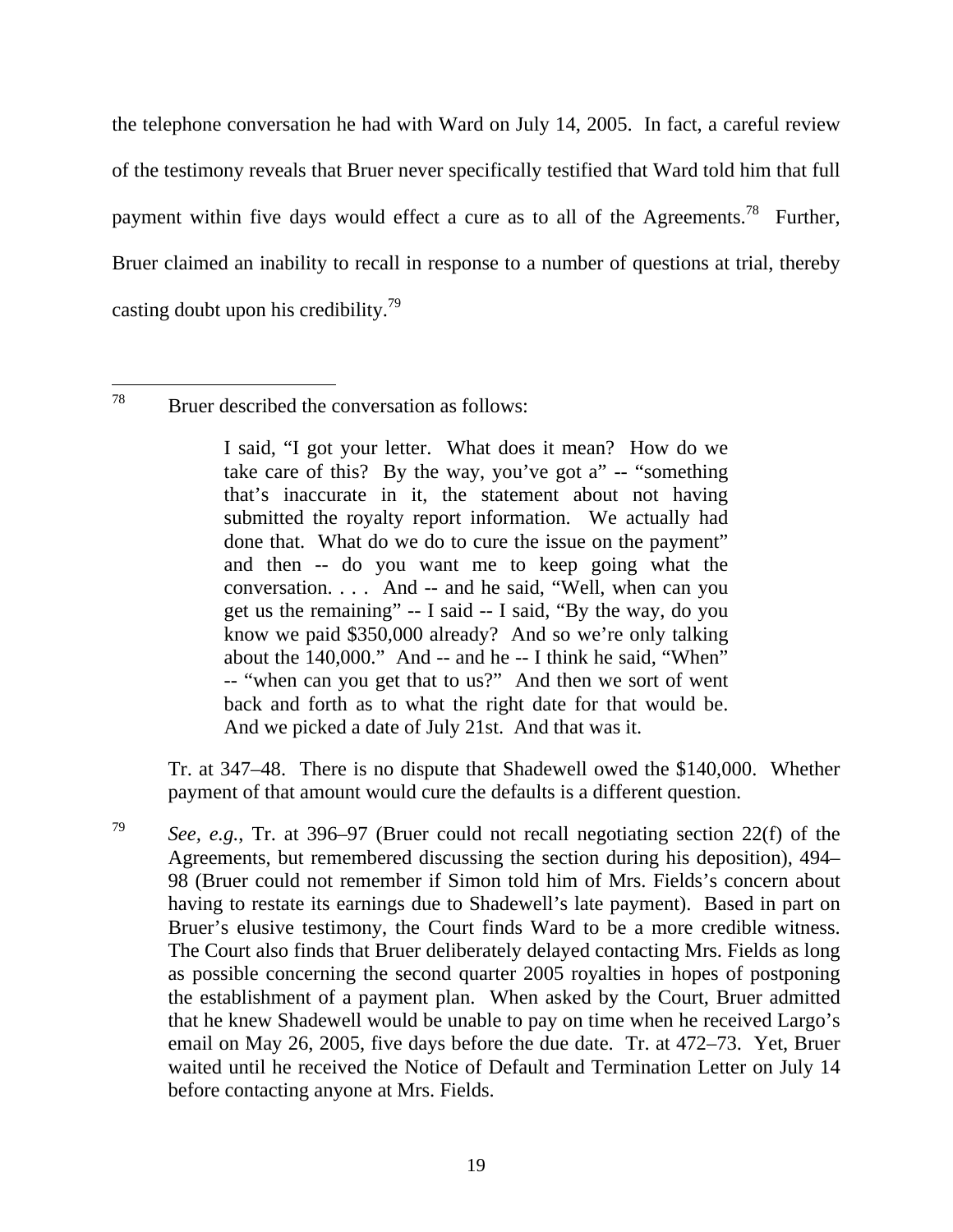Ward unequivocally testified to the contrary. When asked what he told Bruer

about the effect of paying the remaining first quarter 2005 running royalties, Ward stated:

I said that the 2003 agreement had a five-day cure period and that any payment for the royalties owed under that agreement, that it would be okay. And he asked me if I would put that in a letter, and I said yes, but I would make that clarification. And I told him that, you know, paying 140 does not -- there's no ability to cure the default under the 2000 and the 2001 agreements.<sup>80</sup>

Shadewell relies on Bruer's July 15 email to Ward to support its claim that

payment within five days would cure all three Agreements. The email reads, in pertinent

part:

Regarding the second issue, that of the royalty payments, we will send no later than for delivery on Thursday July 21st the remaining balance of \$140K in running royalties. . . . It is our understanding that sending this remaining 140K no later than  $7/21$  will remedy this second issue.<sup>81</sup>

Bruer claims that the "second issue" refers to the cure of all three delinquent payments, <sup>82</sup> but the email is ambiguous on that point. Furthermore, Bruer testified that he requested confirmation from Ward of their alleged oral agreement.<sup>83</sup> Ward's July 15 Letter indicates only that payment by July 21 would cure the default as to the 2003 Agreement. Shadewell apparently contends that it reasonably relied on Bruer's email of the same date and the absence of any explicit repudiation of that email until July 28 for its broader

<sup>80</sup> Tr. at 134–35.

 $81$  PX 38.

 $82$  Tr. at 354–55.

<sup>83</sup> Tr. at 525.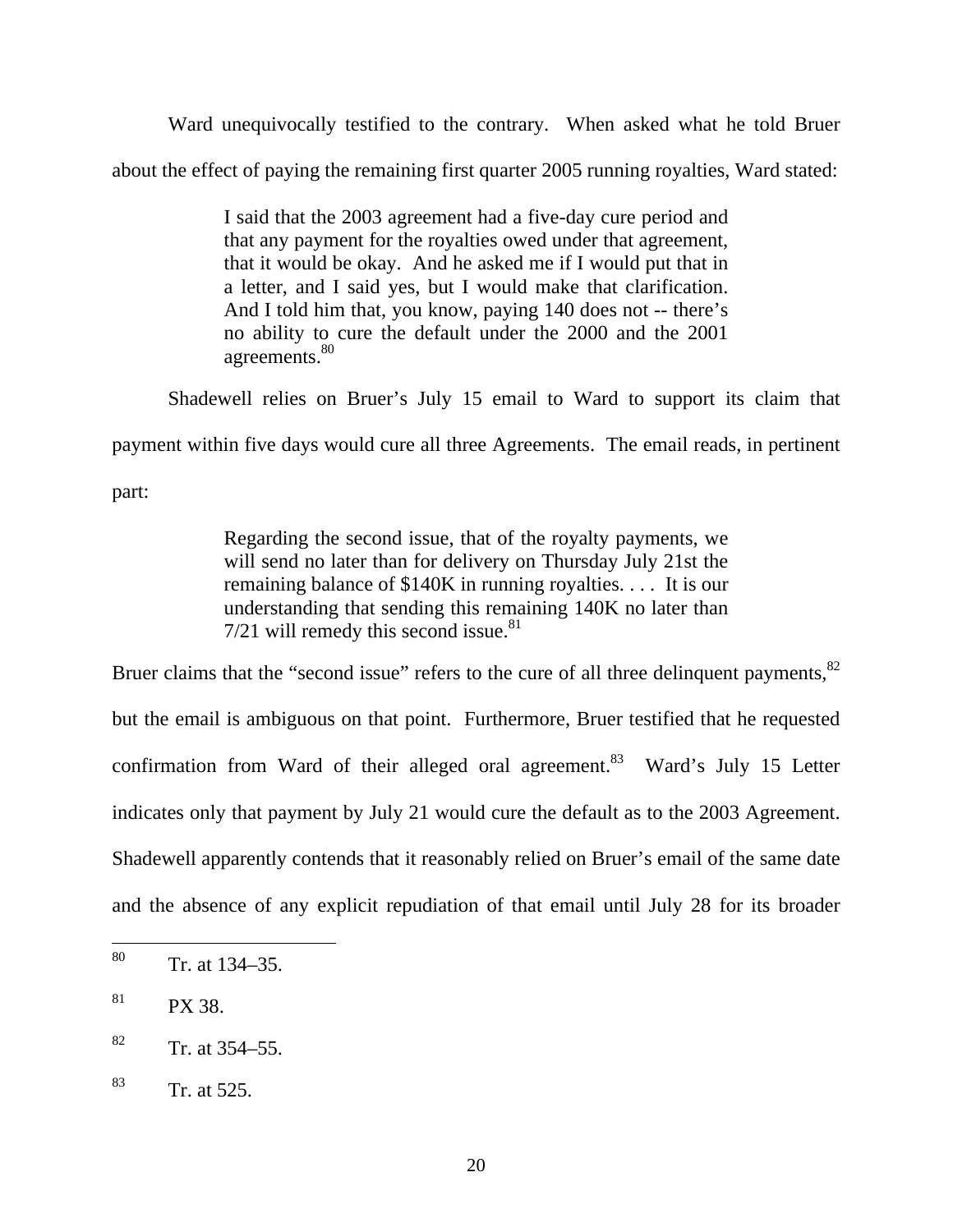interpretation of the July 14 conversation, notwithstanding the inconsistent letter from Ward. The Court finds that contention unpersuasive. In particular, the Court concludes that Bruer could not reasonably have inferred from Ward's letter and the absence of any other contemporaneous reply to Bruer's July 15 email that the 2000 and 2001 Agreements had been modified.

At most, from Shadewell's perspective, the record indicates that the parties simply misunderstood each other. Bruer believed Ward had agreed to allow a cure of all three Agreements, while Ward believed that Bruer understood that only the 2003 Agreement could be cured. Thus, the Court finds there was no meeting of the minds on an oral modification.

Assuming that Bruer understood Ward to say on July 14 that Shadewell could cure the defaults by paying within five days, it was unreasonable for Bruer to continue so believing after he received Ward's July 15 Letter. While Shadewell emphasizes that this letter did not unequivocally state that it could not cure the 2000 and 2001 Agreements, the Court finds nothing in the letter that supports the existence of an agreement by Mrs. Fields that Shadewell could cure the 2000 and 2001 Agreements. The July 15 Letter notes that "[t]he Trademark License Agreement dated March 31, 2003 states that you can cure a default for the failure to pay Running Royalties within five (5) days of receipt of such notice."<sup>84</sup> There is no mention in the letter of a cure provision in the 2000 and 2001 Agreements. Bruer, a sophisticated businessman, should have known from the

<sup>84</sup> DX 86.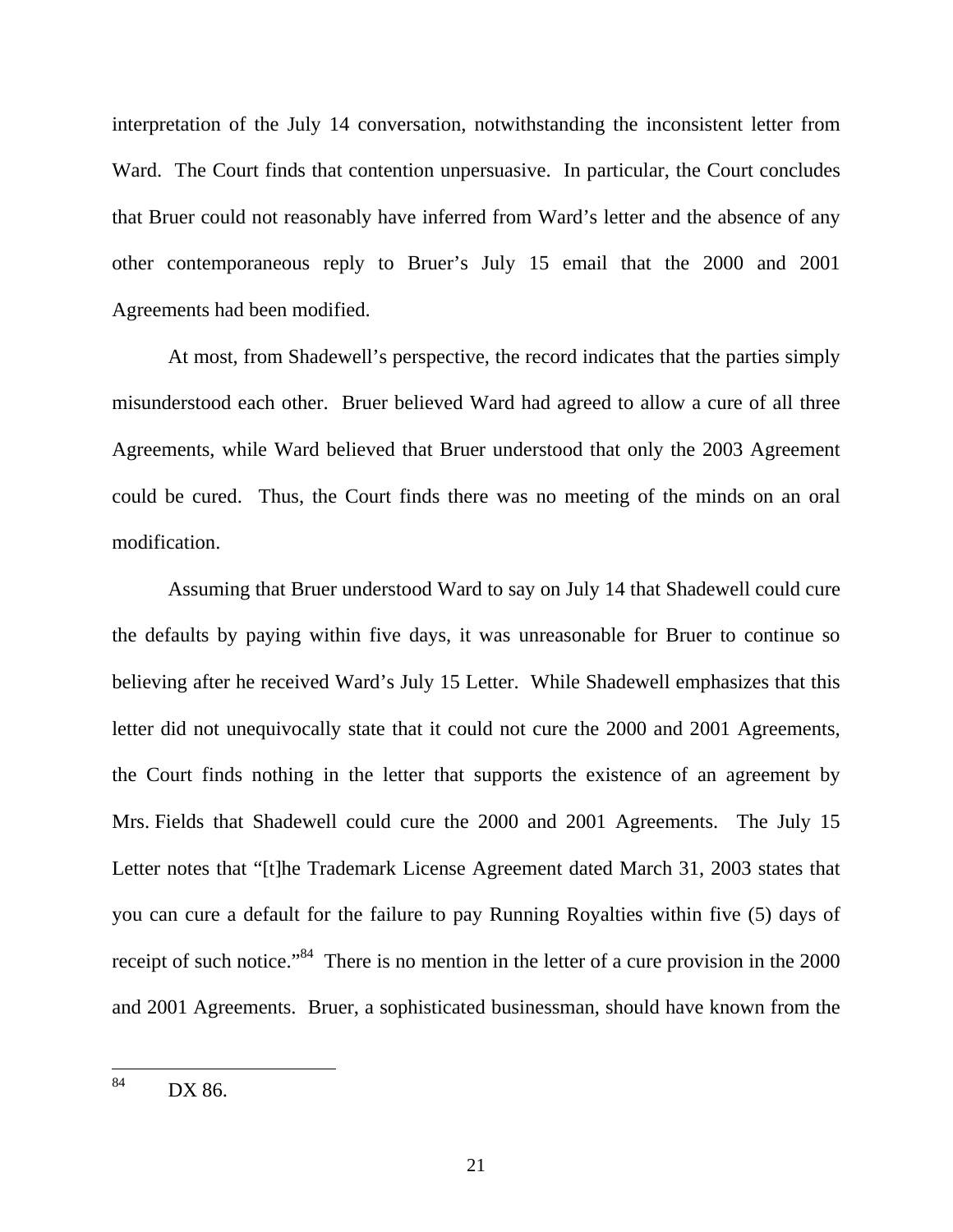contents of the July 15 Letter that he and Ward had different recollections of their phone call. Instead of contacting Ward for clarification or informing him that his July 15 Letter was inconsistent with the telephone call, Bruer kept silent.

# **B. Mrs. Fields did not Waive its Right to Strict Compliance with the Terms of the Agreements**

Shadewell argues that because Mrs. Fields allowed Shadewell to negotiate payment terms for payment of the running royalties for nearly every quarter since the first quarter of 2004, it waived its right to strict compliance with the terms of the Agreements. According to Shadewell, Mrs. Fields now may only terminate after providing Shadewell with notice of the default and a meaningful opportunity to cure such default. In support of its argument, Shadewell relies on *Call v. Timber Lakes Corp.85* and *Calhoun v. Universal Credit Co.86*

Mrs. Fields contends that Shadewell's reliance on *Call* and *Calhoun* is misplaced. Mrs. Fields claims that it never sat idle when Shadewell paid late and always insisted on negotiating payment plans. Further, Mrs. Fields notes that it attempted to help Shadewell make timely payments by extending the due date for Shadewell's quarterly payments by a month in the December 24, 2004 amendment. Finally, Mrs. Fields points to the "Waiver by Custom or Practice" provision<sup>87</sup> to show that Mrs. Fields never intended to

<sup>85</sup> 85 567 P.2d 1109 (Utah 1977).

<sup>86 146</sup> P.2d 284 (Utah 1944).

<sup>&</sup>lt;sup>87</sup> PX 1 § 22(f); PX 2 § 22(f); PX 3 § 22(f).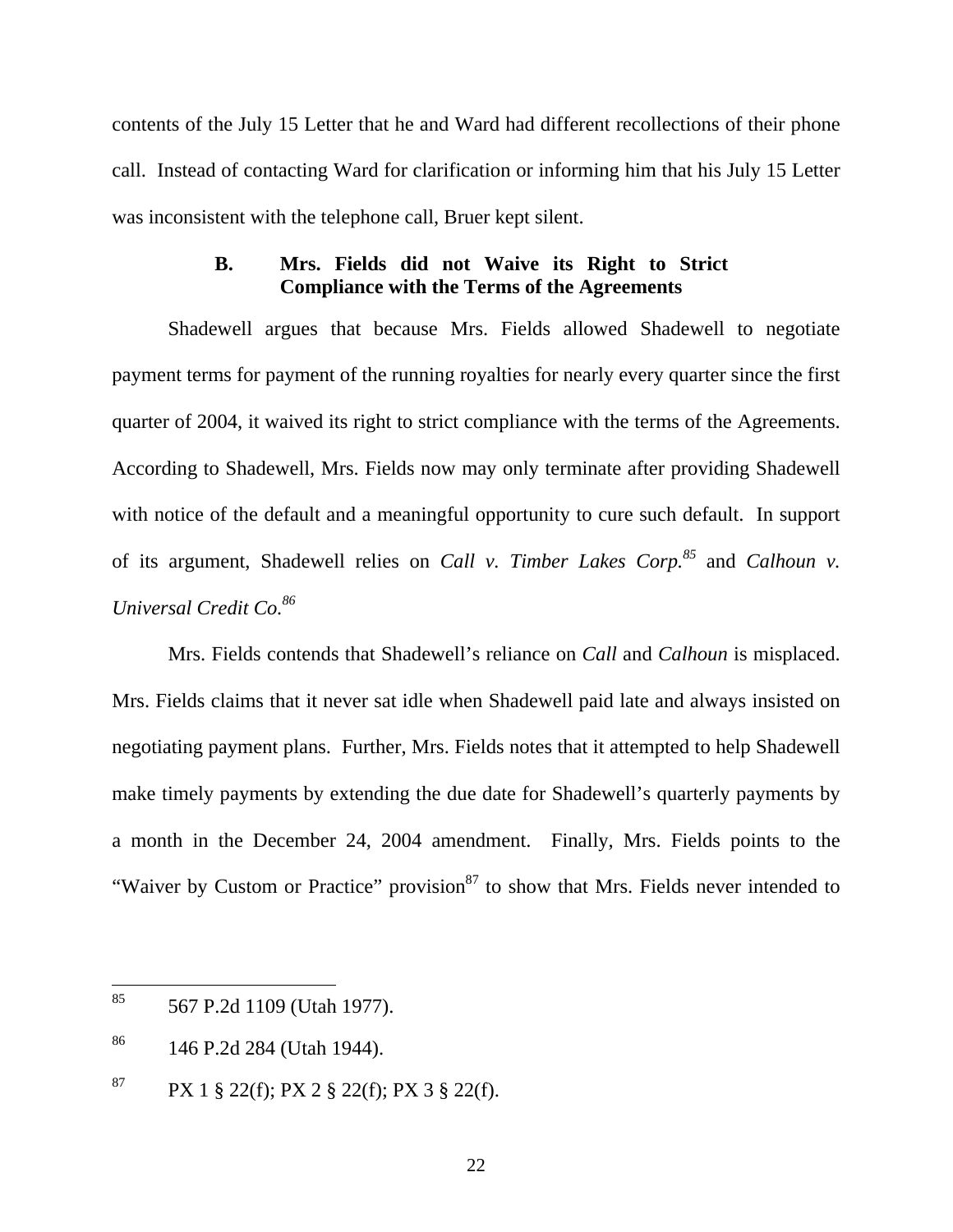waive any rights under the Agreements. Mrs. Fields relies on *Living Scriptures, Inc. v. Kudlik*<sup>88</sup> and argues that the licensing agreements in this case are most similar to a lease.

It is well settled that "[a] waiver is the intentional relinquishment of a known right. To constitute waiver, there must be [1] an existing right, benefit or advantage, [2] a knowledge of its existence, and [3] an intention to relinquish it."<sup>89</sup> Waiver can be express or implied.90 Silence, however, does not constitute waiver "unless there is some duty or obligation to speak."<sup>91</sup> On the other hand, the presence of a nonwaiver provision, such as Section 22(f), is not dispositive. A nonwaiver provision is simply one factor for the court to consider in determining whether waiver has occurred.<sup>92</sup> To "ensure<sup>[]</sup> that waiver [will] not be found from any particular set of facts unless it was clearly intended," Utah courts require that waivers be distinctly made.<sup>93</sup> If a party waives strict compliance with the terms of an agreement, that party cannot terminate the agreement without providing notice of default and an opportunity to cure.<sup>94</sup> The question here is whether Mrs. Fields waived strict compliance.

<sup>88 890</sup> P.2d 7 (Utah Ct. App. 1995).

<sup>89</sup> *Soter's, Inc. v. Deseret Fed. Sav. & Loan Ass'n*, 857 P.2d 935, 942 (Utah 1993).

<sup>90</sup> *Id.*

<sup>91</sup> *Id.* (quoting *Plateau Mining Co. v. Utah Div. of State Lands & Forestry*, 802 P.2d 720, 730 (Utah 1990)).

<sup>92</sup> *Living Scriptures*, 890 P.2d at 10 n.5.

<sup>93</sup> *Soter's Inc.*, 857 P.2d at 940.

<sup>94</sup> *Calhoun*, 146 P.2d at 287.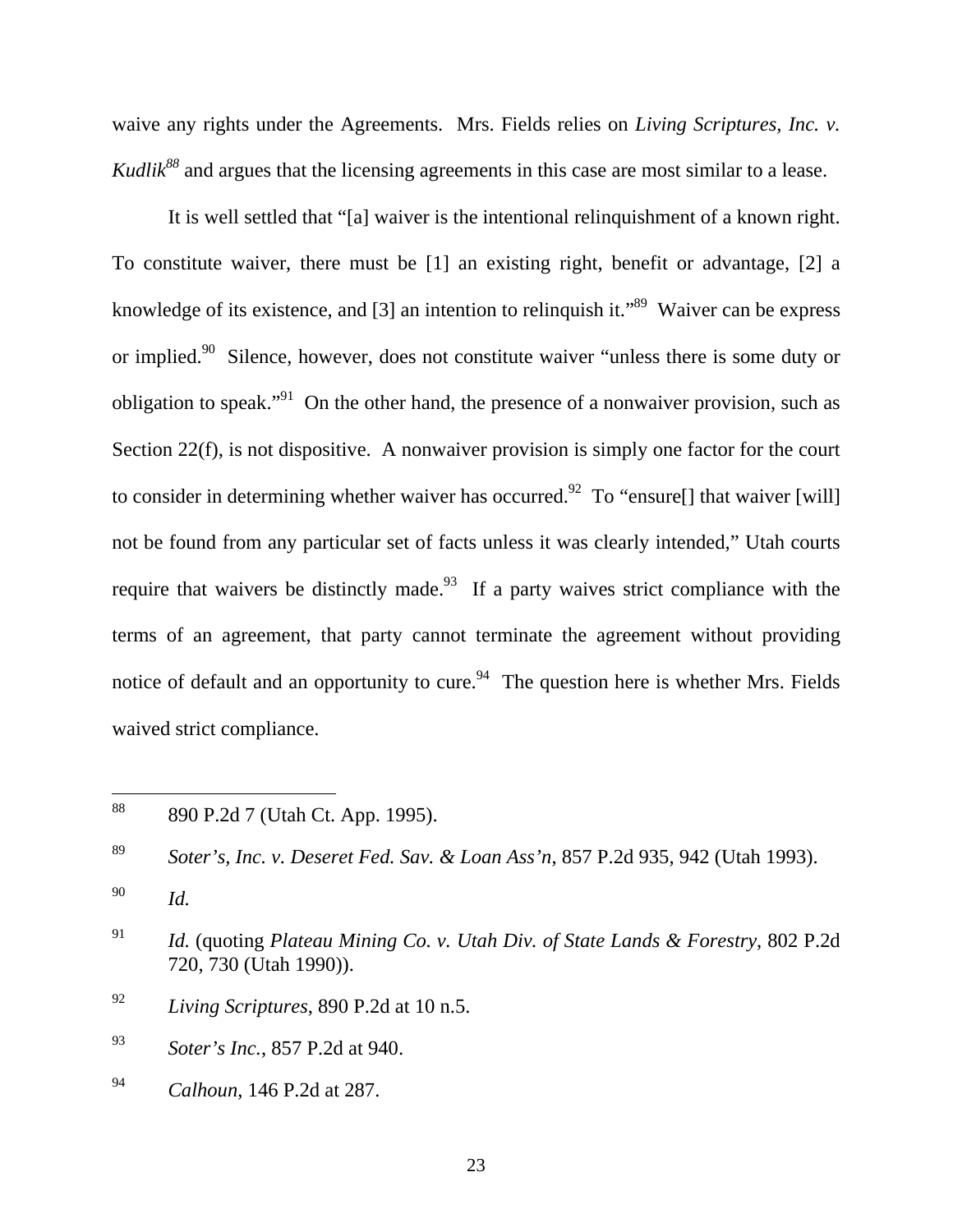Based on the evidence and relevant testimony, the Court finds that Mrs. Fields did not waive its right to strict compliance with the terms of the Agreements for several reasons. First, each agreement contains a nonwaiver provision. Bruer not only knew of the existence of the provision, but also was involved in negotiating the Agreements.<sup>95</sup> While this factor is not dispositive, the Court considers it probative in determining Mrs. Fields's intent.

Second, Mrs. Fields never sat silent while Shadewell paid late. In fact, every time Shadewell failed to pay on time, the lower level employees of Mrs. Fields would ask for immediate payment and Shadewell would seek to negotiate a payment plan. Reminding a contracting party that its payment is due and then negotiating a payment plan is different from consistently acquiescing to late payments. As the court stated in *Living Scriptures*, discussed *infra*, such behavior does not demonstrate an intentional relinquishment of a right, but rather "a consistent attempt to resolve the dispute and reach an agreement concerning the late rental payments without evicting [the tenant] at the first sign of trouble."<sup>96</sup>

 $^{95}$  Tr. at 389–93 (Bruer).

<sup>96</sup> *Living Scriptures*, 890 P.2d at 10. Shadewell did not seek a payment plan for the first quarter 2005 royalties. Shadewell attributes this to the vacation plans of Ward and other Mrs. Fields' employees. Ward's vacation, however, did not begin until June 16, more than two weeks after the payments were due. Tr. at 235. Furthermore, it is undisputed that Bruer did not contact anyone at Mrs. Fields concerning the running royalties until he received the Notice of Default and Termination on July 14, 2005. By that time, he had to act to preserve any hope of resolving the matter short of termination.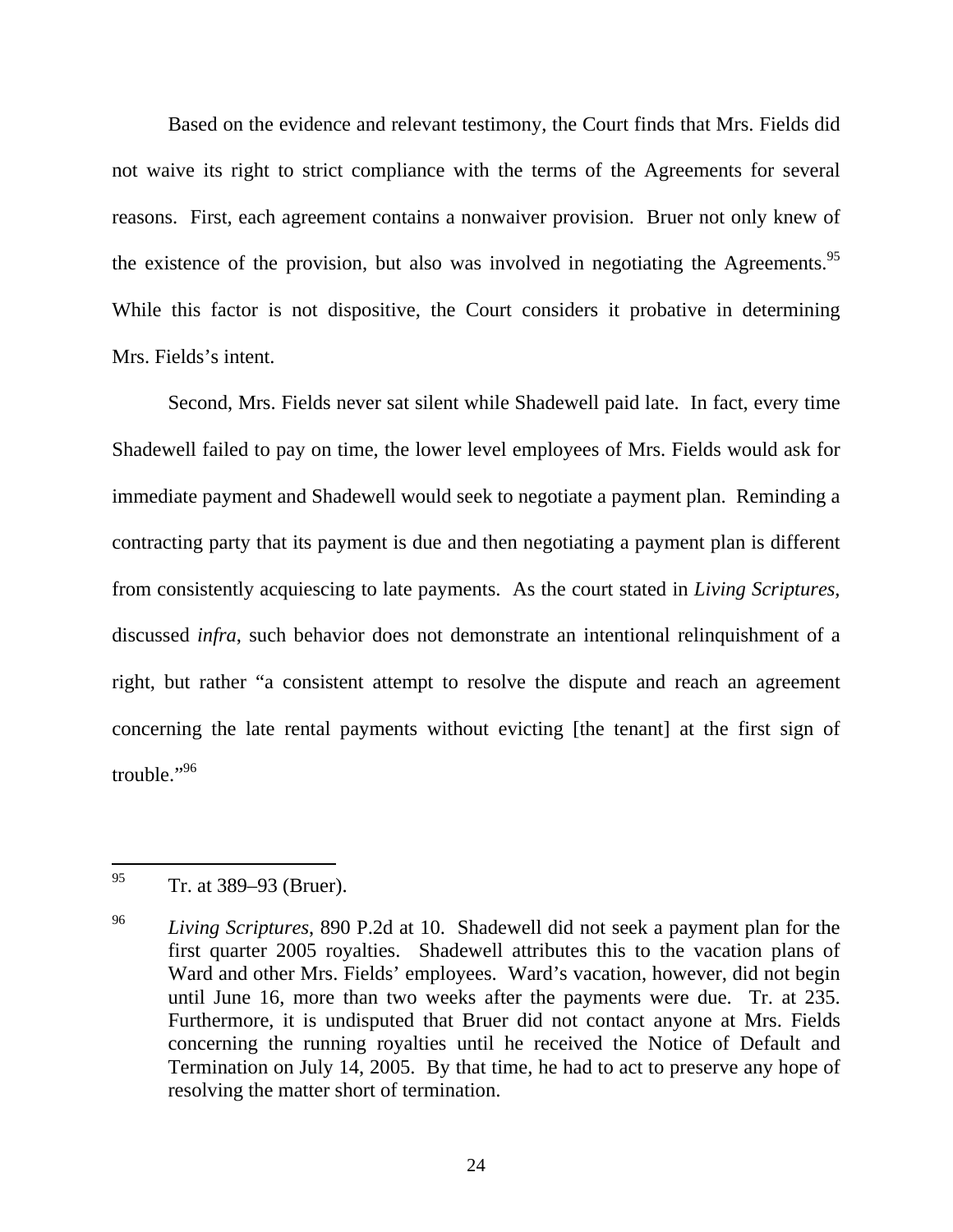It is worth noting that Mrs. Fields did not place Shadewell in default immediately after Shadewell missed the due date. Rather, the Notice of Default and Termination was sent to Shadewell approximately six weeks after the first quarter running royalties were due. Mrs. Fields sent the notice after many attempts to obtain payment.<sup>97</sup> It was not a sudden termination as in the cases cited by Shadewell.<sup>98</sup>

In addition, the record demonstrates that Mrs. Fields began to lose patience with Shadewell's late payments long before the termination. In September 2004, Russo spoke directly with Bruer and expressed his frustration with Shadewell's inability to pay in a timely fashion.<sup>99</sup> That same month, Mrs. Fields placed Shadewell in default for failure to timely pay the running royalties.<sup>100</sup> Further, in January 2005, Russo met with the Chairmen of Shadewell and Mrs. Fields and unequivocally told them that late payments are "absolutely unacceptable to our company because no licensee, no matter how big they were, was worth our credibility in the marketplace with our bondholders and our equity

<sup>97</sup> Largo began questioning Shadewell about the running royalties days before the royalties were actually due. On May 26, Largo emailed Simon of Shadewell and wrote "I just want to be sure that we will receive the first quarter royalty on Tuesday, May 31." DX 59. On May 31, she informed Shadewell that Mrs. Fields needed the money no later that June 7. DX 61. Numerous emails between Mrs. Fields and Shadewell ensued.

<sup>&</sup>lt;sup>98</sup> Communications continued right up until the time Mrs. Fields terminated the Agreements. Mrs. Fields sent Shadewell an email on July 8, 2005 asking when the remainder would be paid. DX 82. After receiving no response, Mrs. Fields resent the email three days later. *Id.* Shadewell's Simon responded "[a]t the moment, I don't have a feel for when we'll pay the remainder of Q1 until I have a discussion with Tim Bruer to get his input on timing of final payment." *Id.*

 $^{99}$  Tr. at 601–02.

 $100$  DX 25.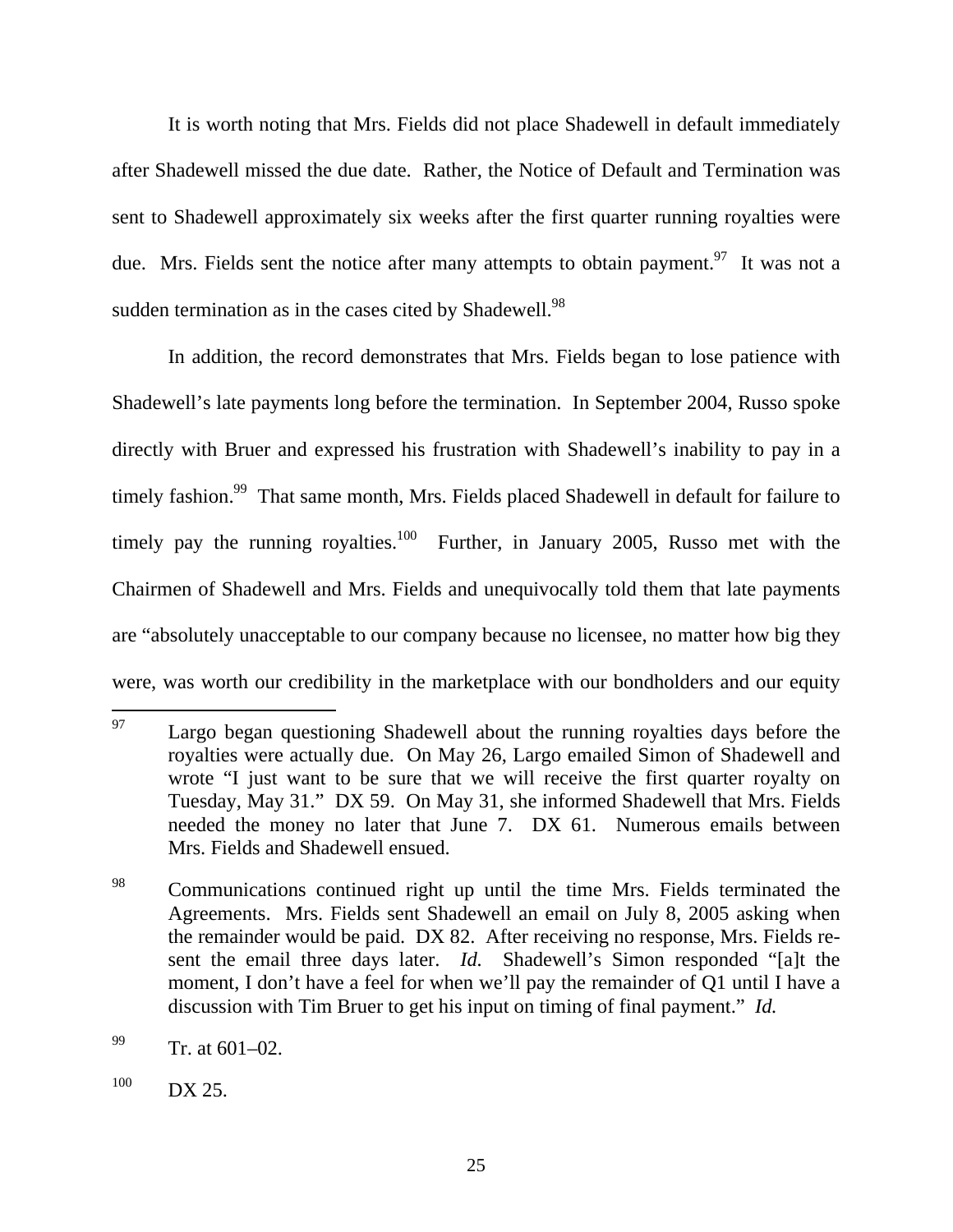owners."101 Similarly, Bruer was informed on June 8, 2005, just over a month before Mrs. Fields terminated the Agreements, that Russo personally was watching Shadewell's payment habits.<sup>102</sup> This evidence shows not only that Mrs. Fields had grown impatient with Shadewell's delinquent payments, but also that Shadewell knew it.

The *Call*, *Calhoun*, and *Living Scriptures* cases are all distinguishable from this case. *Call* dealt with a forfeiture provision in a land installation contract. In *Call*, the plaintiff had made several payments late and missed several other payments entirely. The defendant allowed the plaintiff to make up the missed payments. Thereafter, the defendant suddenly notified the plaintiff that it was in arrears in the amount of \$1,558.90 and if that amount was not paid in full within ten days, the defendant would terminate the contract. The plaintiff attempted to pay the full amount of arrearages twelve days after the defendant's notice required. The defendant refused to accept the payment and, instead, demanded full payment of the contract price. The court held that after allowing the plaintiff to pay late, and sometimes not at all, for approximately three years, the defendant could not suddenly require the plaintiff to pay the arrears within ten days. The court stated that it would only interfere with the parties' right to contract and refuse to enforce a forfeiture provision when "the forfeiture would be so grossly excessive as to be

<sup>101</sup> Tr. at 594.

 $102$  DX 62 (email to Bruer from Diane Wood, a Shadewell employee, stating that "Mark [McBride of Mrs. Fields] receives a lot of heat from the CEO when our payments are late"). Simon was also informed of Russo's involvement. DX 71.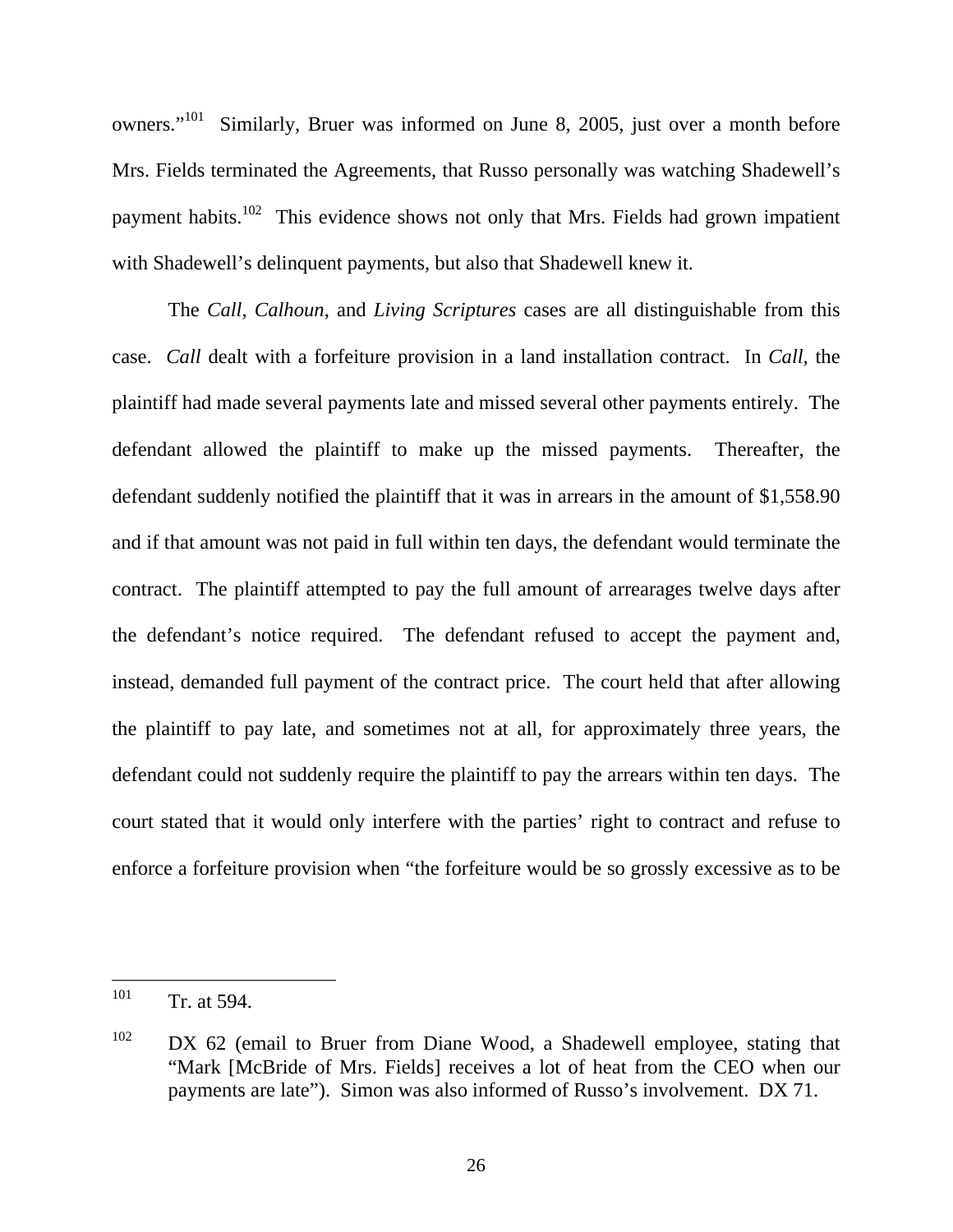entirely disproportionate to any possible loss that might have been contemplated, so that to enforce it would shock the conscience."<sup>103</sup>

*Calhoun* dealt with an express waiver. The purchaser of an automobile had fallen behind on payments. An agent of the car company told the purchaser on February 4 that he could have some time to sell the car in order to capture his equity in it. On February 16, without notice, the agent repossessed the car. The court held that the car company, through its agent, expressly waived the right to strict compliance by allowing the plaintiff time to sell the car. "[T]he vendor waived default and was therefore under the necessity of giving notice and an opportunity for payment before a forfeiture and repossession could be claimed."104

*Living Scriptures* involved the termination of a lease. The tenant did not pay property taxes for 1991 and 1992 and fell two months behind in rent. The landlord and tenant subsequently entered into a Memorandum of Understanding whereby the tenant agreed to cure the existing defaults and pay on time. The tenant then paid late the next three months and failed to pay at all the following two months. The landlord demanded payment in full and gave the tenant numerous opportunities to cure the defaults by paying in full, but the tenant only paid one month's rent. After the tenant failed to bring the payments up to date, the landlord terminated the agreement. The court held that the landlord did not waive strict performance by accepting late payments. Rather, the court

<sup>103</sup> *Call*, 567 P.2d at 1109.

<sup>104</sup> *Calhoun*, 146 P.2d at 287.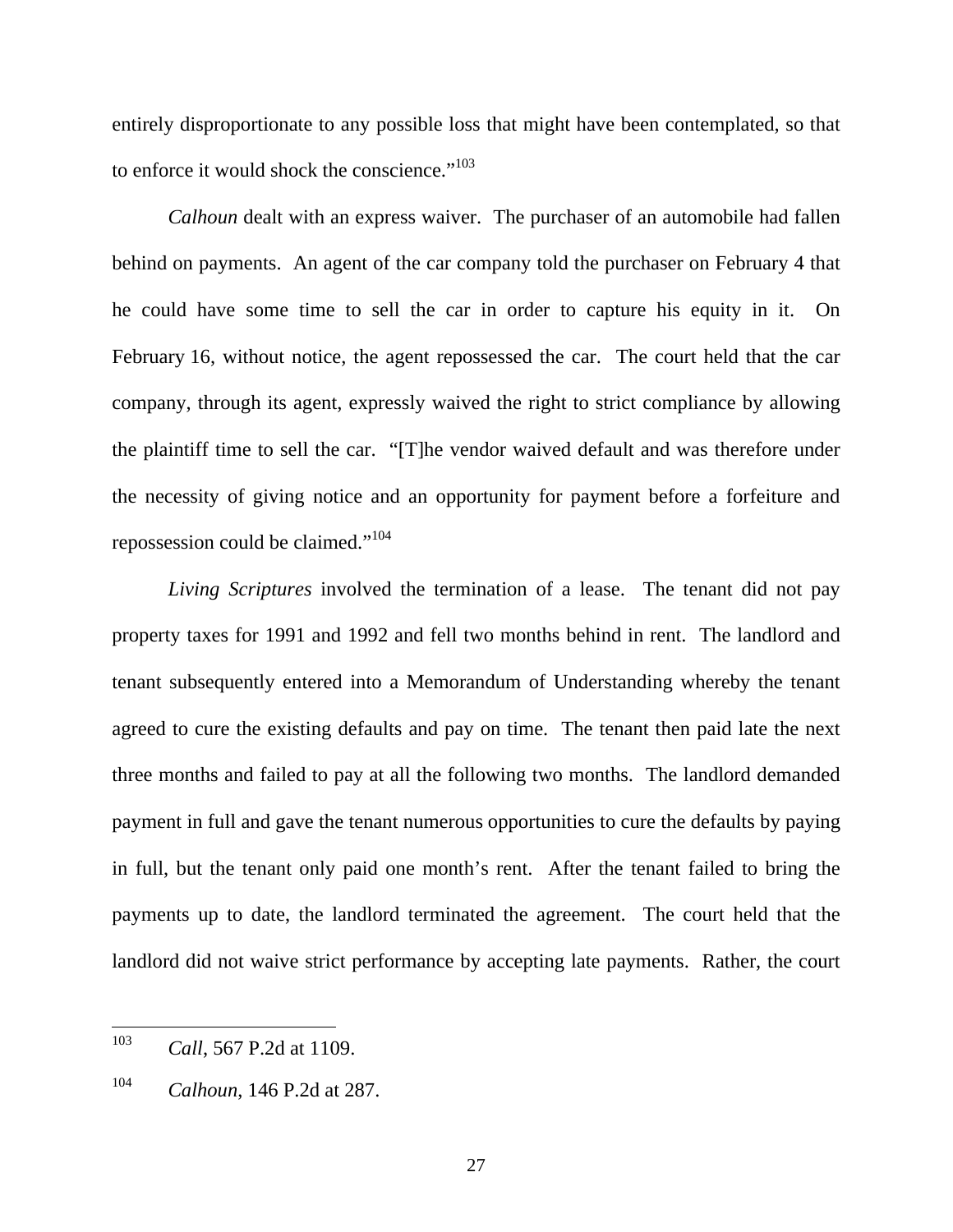characterized the landlord's behavior as "a consistent attempt to resolve the dispute and reach an agreement concerning the late rental payments without evicting [the tenant] at the first sign of trouble." $105$ 

Neither *Call* nor *Calhoun* or *Living Scriptures* is on all fours with the facts of this case. *Call* and *Calhoun* involved situations where the plaintiffs stood to lose an equity interest. *Living Scriptures*, on the other hand, involved simply a lease. The present case falls somewhere between those two paradigms. While Shadewell does not have any equity in the Agreements, it did make some substantial up front expenditures including fees and product development costs. In the end, however, the cited cases do not support a different conclusion. On the facts of this case, the Court concludes that Shadewell failed to prove the elements of waiver. Thus, the Court finds that Mrs. Fields did not waive its right to terminate the Agreements.

# **C. The Payments Should be Allocated Ratably Among the Three Agreements**

As of July 14, 2005, the date of the Notice of Default and Termination, Shadewell had paid \$350,000 of the \$490,000 in running royalties that were due on May 30, 2005. Mrs. Fields applied the \$350,000 ratably across all three Agreements. Shadewell argues that the amount paid should have been allocated in such a way as to satisfy, in full, the 2001 and 2003 Agreements. Accordingly, the argument goes, Shadewell was only in default with respect to the 2000 Agreement.

<sup>105</sup> *Living Scriptures*, 890 P.2d at 10.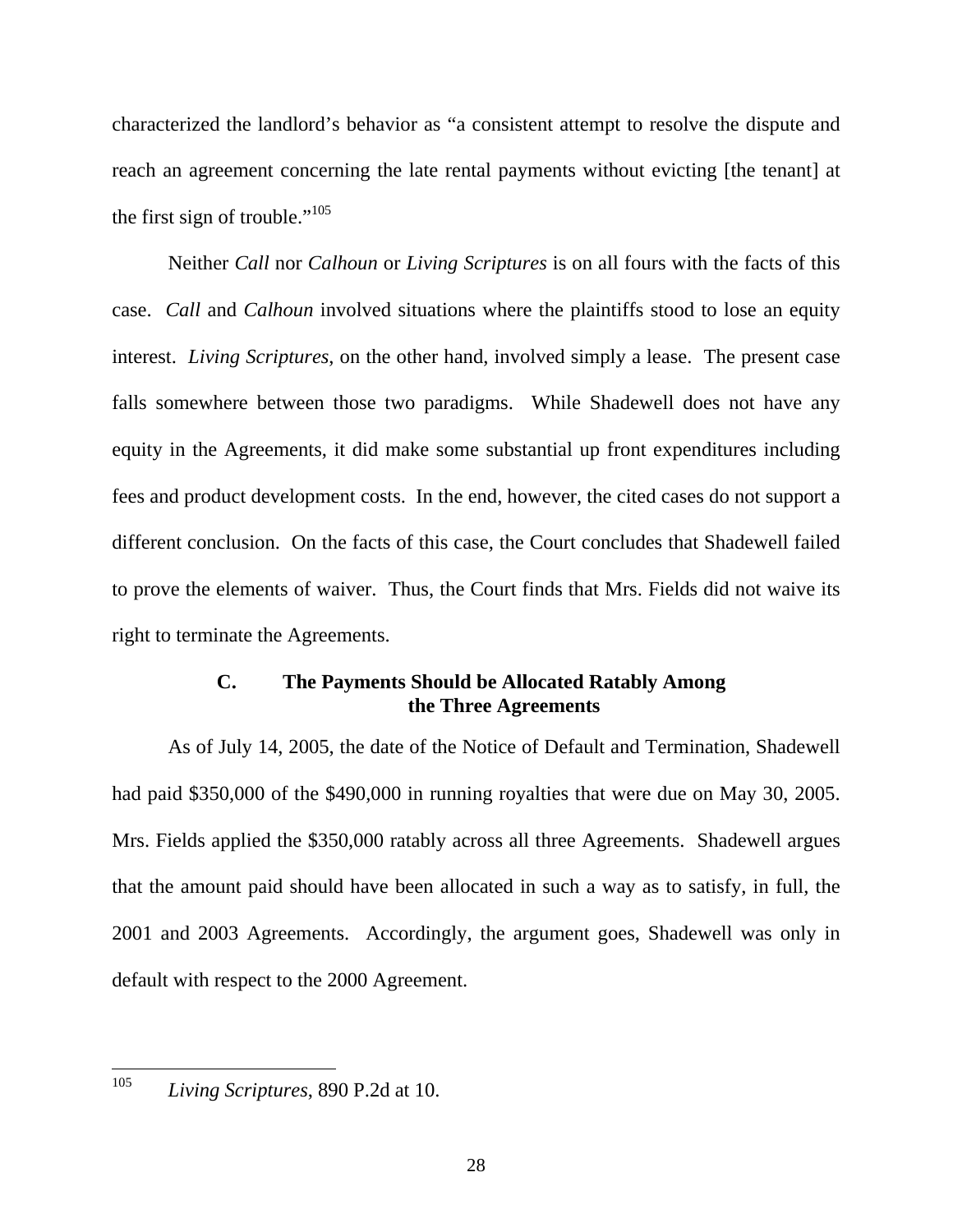Shadewell argues that the payments should be applied to the Agreements consistent with the law's "notions of justice,"<sup>106</sup> and that since "equity abhors forfeiture," this Court should allocate the \$350,000 in such a manner as to satisfy the 2001 and 2003 Agreements running royalties in full.

The general rule of payment allocation is that if neither the creditor nor the debtor state how the payment should be allocated, "the law will apply the payments, according to its own notions of justice."<sup>107</sup> The party should, however, designate a specific allocation before trial.<sup>108</sup> In a case where neither party has designated a specific allocation of payments, it is entirely consistent with "notions of justice" to follow the approach outlined by the Restatement (Second) of Contracts  $\S 260$ <sup>109</sup>

Section 260 of the Restatement provides a four level hierarchy for applying payments in the event the parties have not contracted or specified any specific application of payments.110 Payments should be allocated in the following order. First, the payments should be applied to a debt that the debtor is under a duty to a third person to pay immediately. Second, any payments are applied to overdue interest before principal and unsecured debt before secured debt. Third, the oldest matured debt should be paid first.

<sup>106</sup> <sup>106</sup> *Pickering v. Day*, 1866 WL 1046 (Del. Ch. 1866).

<sup>107</sup> *United States v. Kirkpatrick*, 22 U.S. (1 Wheat.) 720, 737 (1824).

<sup>108</sup> *See id.* ("It is certainly too late for either party to claim a right to make an appropriation, after the controversy has arisen, and *a fortiori* at the time of trial.").

<sup>109</sup> *Lee v. Yano*, 997 P.2d 68, 78 (Haw. Ct. App. 2000) (concluding that "the law's notions of justice are stated in Restatement (Second) of Contracts § 260").

<sup>110</sup> Restatement (Second) of Contracts § 260 (1981).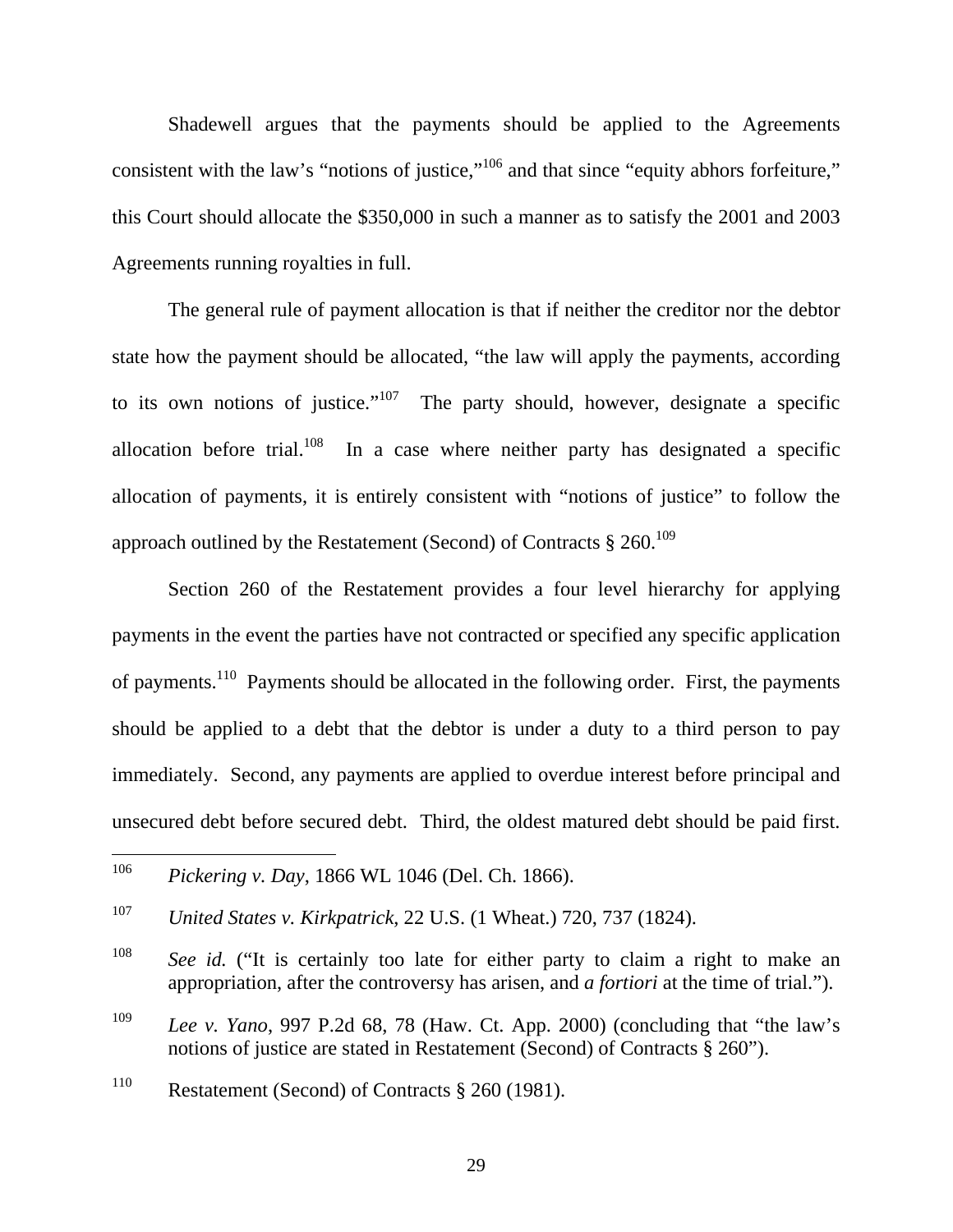Finally, if the first three are inapplicable, the payments should be applied pro rata among debts of the same maturity. Section 260, particularly the final tier, appears to be the method of payment allocation most accepted by courts.<sup>111</sup>

The payments in this case must be applied ratably over the Agreements for several reasons. First, all three Agreements lack a provision providing for a specific allocation of payments. Second, Shadewell never requested a specific allocation of the payments. Third, Shadewell commingled the royalties for the 2000 and 2001 Agreements in their royalty reports to Mrs. Fields. For example, in Shadewell's royalty report for the first quarter 2005, Shadewell reported only the total royalties due under the 2000 and 2001 Agreements combined.<sup>112</sup> There is no way to determine how much of the royalties came from the 2000 or 2001 Agreements individually. Such commingling suggests that Shadewell had no expectation before this litigation that the payments would be allocated in any specific order.

While Shadewell correctly points out that equity abhors a forfeiture, application of that maxim is not appropriate where there are "equitable circumstances which would make it unjust to permit a defaulting party to breach the contract and to walk away with impunity despite whatever damages the non-defaulting party may have suffered. $113$  In

<sup>111</sup> Williston on Contracts  $\S 72:17$  (4th ed.) ("IIt is the rule in most jurisdictions that the interest of the creditor is preferred when there are no countervailing equities interposed in favor of the debtor).

 $112$  PX 38.

<sup>113</sup> *Wilkins v. Birnbaum*, 278 A.2d 829, 830 (Del. 1971).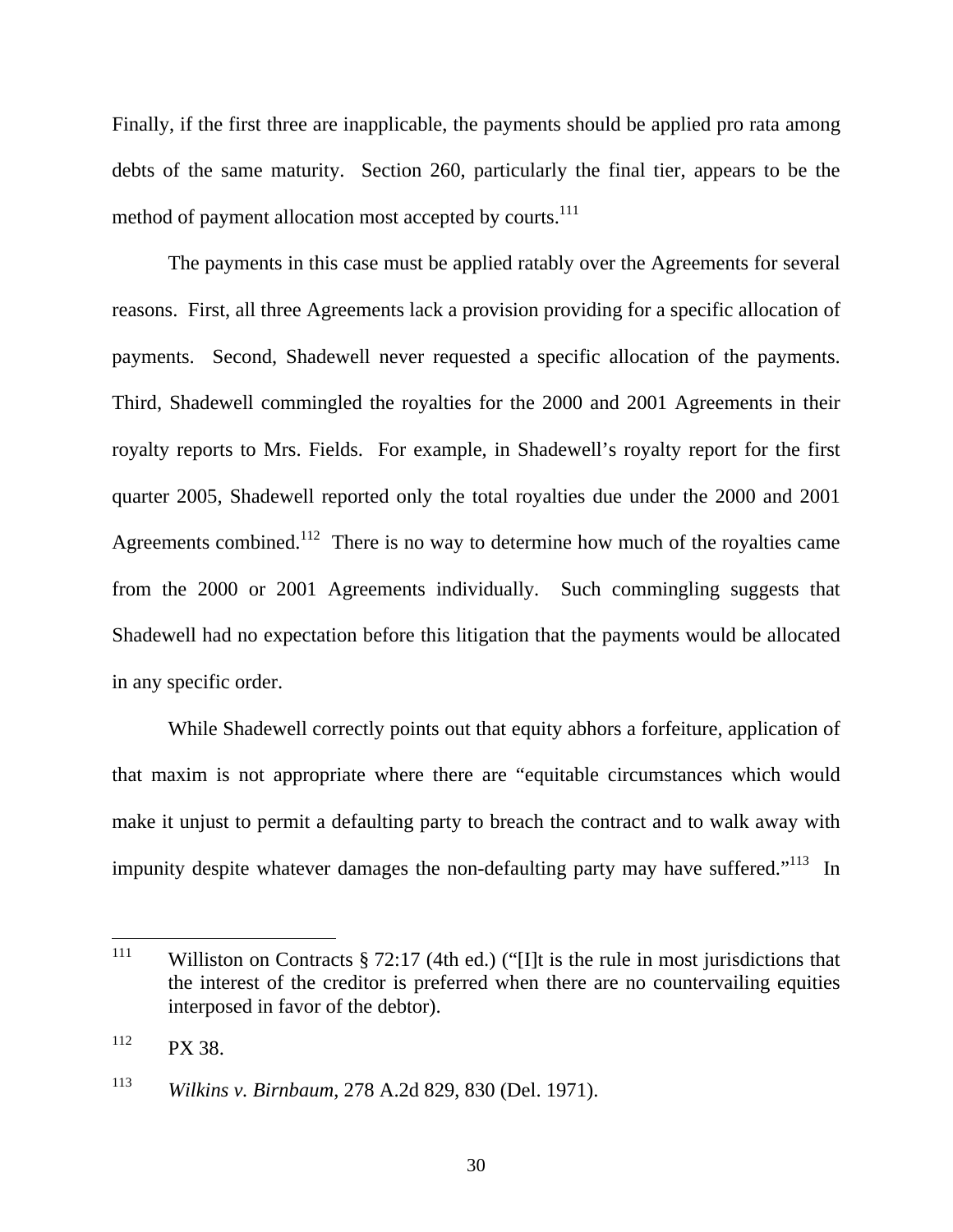those situations, "equity is being done between the parties by making the non-defaulter whole from damages suffered as a result of the breach."<sup>114</sup>

In this case, Mrs. Fields seeks to terminate its relationship with Shadewell under the 2001 Agreement based on Shadewell's failure to pay its royalties when due.<sup>115</sup> The facts demonstrated that Mrs. Fields made reasonable efforts to accommodate Shadewell's difficulties in making timely payments. Nevertheless, the problem persisted. Having never requested a specific allocation before, Shadewell now urges the Court to order an allocation that results in full payment of the royalties due under the 2001 Agreement. Acceptance of Shadewell's argument would compel Mrs. Fields to continue to license Shadewell against its wishes. The only counterbalancing equities in Shadewell's favor are (1) the substantial upfront investment its predecessor made in the 2001 Agreement and (2) the relatively small amount of royalties due under the 2001 Agreement (\$14,000) compared to the 2000 Agreement (\$461,502). On the latter point, the Court considers it significant that Shadewell did not break out the two separate amounts in its quarterly royalty report to Mrs. Fields. Regarding the upfront investment, I note that the investment was made approximately four years before the purported termination. More importantly, Shadewell did not acquire its rights in the Agreement until 2004. Because Shadewell presented no evidence as to its own investment in the 2001 Agreement, I do

<sup>114</sup> *Id.* 

<sup>&</sup>lt;sup>115</sup> Allocation as to the 2003 Agreement is not relevant because that Agreement included a cure provision and the parties agree that any default as to the 2003 Agreement was cured.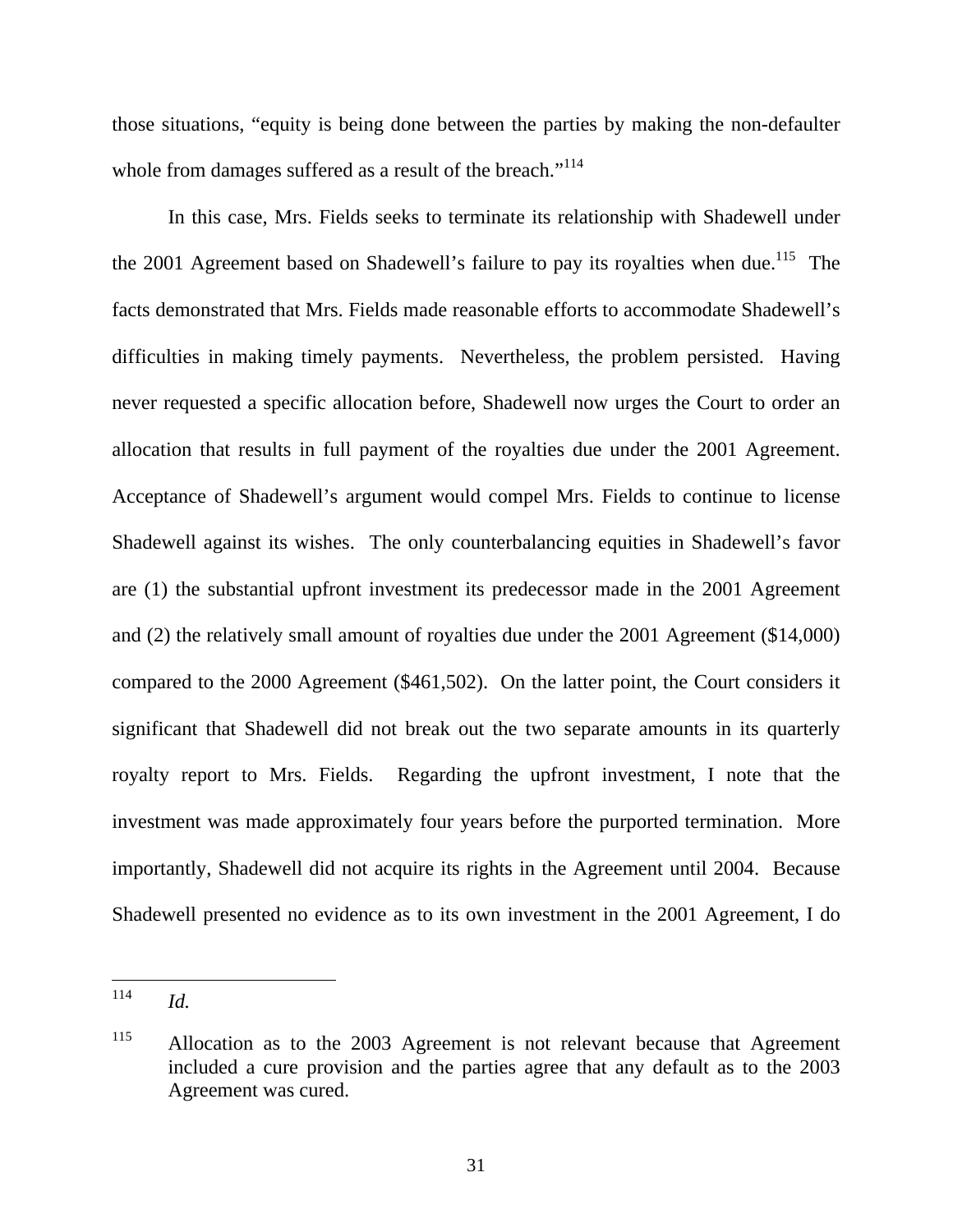not consider its predecessor's upfront investment important in terms of the allocation issue. Thus, in the circumstances of this case and based on the general rule in Section 260, the Court concludes that the equities and notions of justice favor a pro rata allocation among the three Agreements.

Accordingly, the Court declines to order Mrs. Fields to alter its allocation of the payments ratably across the Agreements.

# **D. Mrs. Fields Gave Proper Notice of Default and Termination**

Section 16(b)(i) of the 2000 and 2001 Agreements allows Mrs. Fields to terminate the agreements for a failure to pay the running royalties thirty days after providing notice to Shadewell. Shadewell argues that Mrs. Fields did not give proper notice of the default and termination as required by Section  $16(b)$  of the Agreements.<sup>116</sup>

Mrs. Fields's July 14 Notice of Default and Termination is a valid notice of termination. The document was faxed to Bruer with "Notice of Default" in the "re:" line of the fax cover sheet.<sup>117</sup> The top of the Notice read "\*\*\*NOTICE OF DEFAULT **AND TERMINATION\*\*\*.**" Furthermore, the first paragraph states "[w]e hereby put you on notice as required pursuant to Section 16(b) of the Existing Agreements . . . ." Section 16 is the termination provision of the Agreements.

Bruer is a sophisticated businessman who should have understood that the letter put Shadewell on notice of their default and termination. On cross-examination, he

<sup>116</sup> Pl.'s Opening Post-Trial Br. at 40.

 $117$  DX 83.